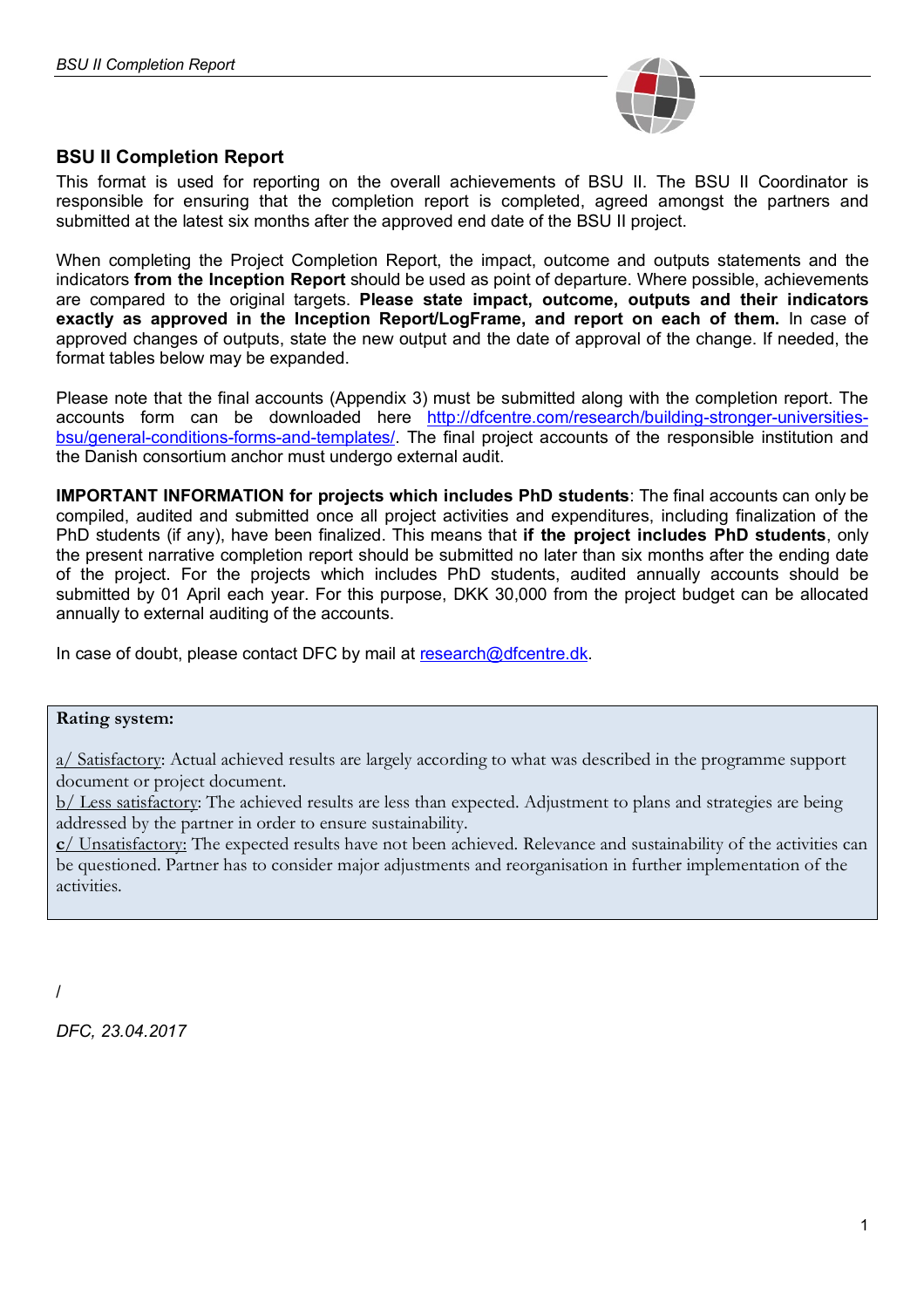| <b>Project basic information</b> |                                                                                                                                              |
|----------------------------------|----------------------------------------------------------------------------------------------------------------------------------------------|
| Project title                    | <b>BUILDING STRONGER UNIVERSITIES PROJECT PHASE TWO</b>                                                                                      |
| DFC File no.                     |                                                                                                                                              |
| Project coordinator              | ROBERT CLEMENT ABAIDOO                                                                                                                       |
| E-mail of coordinator            | abaidoorc@yahoo.com                                                                                                                          |
| Responsible institution          | <b>KNUST</b>                                                                                                                                 |
| Partner institution(s)           | University of Copenhagen (lead), Aalborg University, Aarhus<br>University, University of Southern Denmark and Danish Technical<br>University |
| Total disbursed amount (DKK)     | 15,000,000                                                                                                                                   |
| Total un-disbursed amount (DKK)  |                                                                                                                                              |

### **Impact on the Development Objective of BSU II**

On the basis of the <u>impact statement(s)</u> and indicator(s) from the inception report, explain how the BSU partnership has had the intended impact and how it has contributed to the overall development objective of BSU II, i.e. **Capacity of the university to undertake high-quality research enhanced through support to the research environment and research processes**.

**Impact statement 1: Increased capacity of KNUST staff to effectively conduct and disseminate research in the thematic areas**

| Indicator 1 | Indicator text: Percentage increase in number of research publications by KNUST<br>staff |                                                                                         |                                                                                           |
|-------------|------------------------------------------------------------------------------------------|-----------------------------------------------------------------------------------------|-------------------------------------------------------------------------------------------|
|             | Baseline:<br>Total number of publication<br>by KNUST for 2014/2015 is<br>1,251           | Target:<br>3 % increase in number<br>of research publications<br>by KNUST staff by 2017 | Result:<br>4 % increase in<br>number of research<br>publications by<br><b>KNUST staff</b> |
|             |                                                                                          |                                                                                         |                                                                                           |

*Narrative text on achievement of the intended impact and how this has contributed to the overall development objective of BSU II (max. ½ page):*

In line with KNUST's vision, BSUII has contributed immensely towards strengthening the capacity of faculty members to conduct good quality research. With four Work Packages (WP), namely Climate-Smart Agriculture and Environmental Management (WP1), Entrepreneurship and Job Creation (WP2), Health Delivery Systems (WP3) and University-wide services and facilities that support research (WP4), BSUII has implemented a number of capacity building activities that largely followed a learning-by-doing approach.

In this light, some selected staff members (young faculty) were taken through methodoriented workshops (such as research methodologies, research data management, scientific writing, etc.) and specialist short courses that translated into the implementation of pilot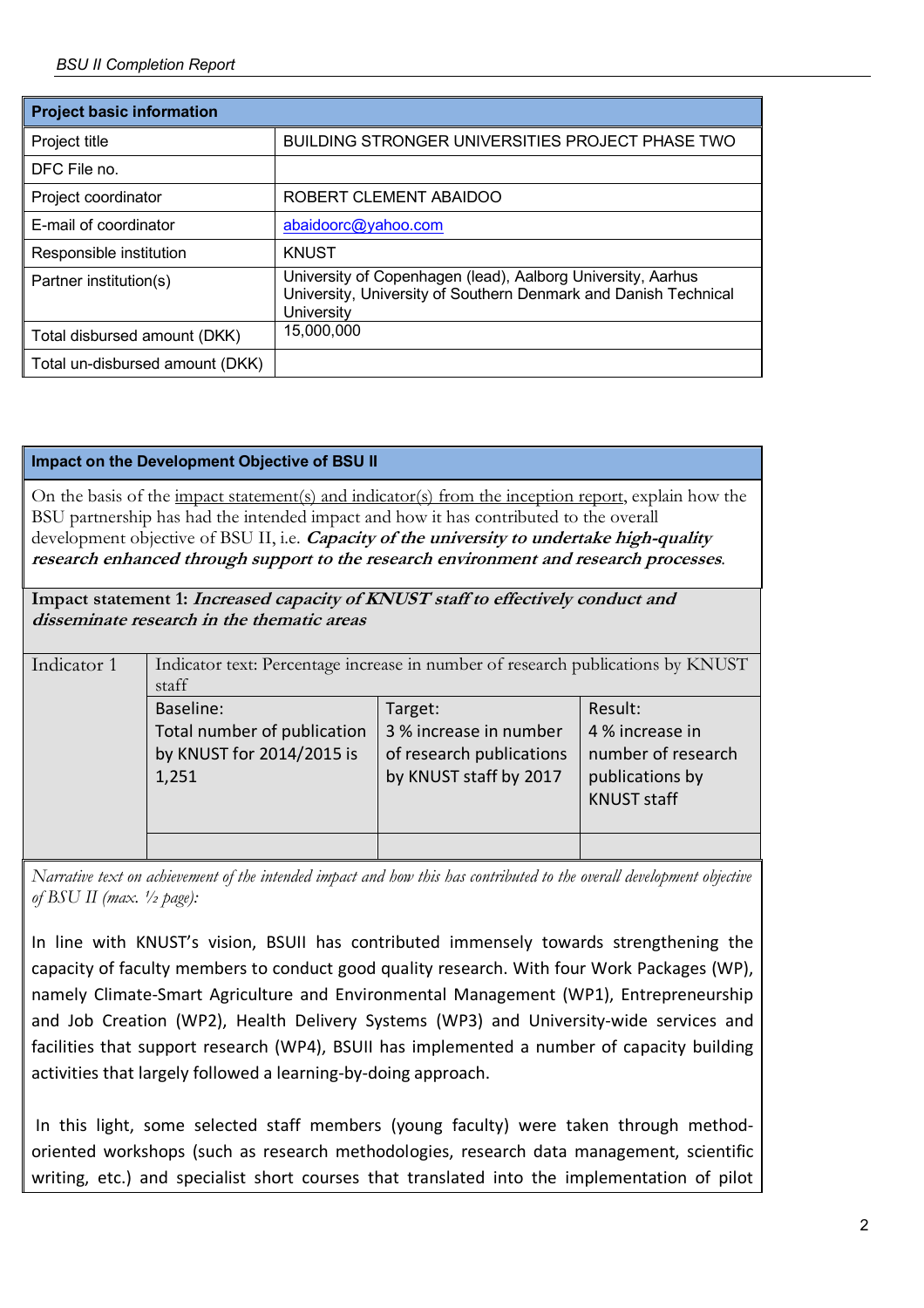research projects. The pilot research projects offered members the opportunity to learn some useful skills in developing research proposals, award and implementation of research grants as well as dissemination of research outputs in reputable journals. At least 100 faculty members benefitted directly from the capacity building initiatives implemented under the three thematic work packages. One PhD education was also initiated under the WP3 to be completed in 2018. Additionally, BSUII through its WP4 provided enormous support to four important research support units at the university. These are the library, central laboratory, Office of Grants and Research (OGR) and the School of Graduate Studies (SGS). Support provided to these units included staff training, provision of tools and equipment (hardware and software) and knowledge sharing opportunities with Danish partner universities.

These achievements did not only benefit the persons directly involved in BSUII activities but also contributed to the creation of an enabling environment for undertaking research in the university albeit on a smaller scale. These initiatives, contributed largely to the increase in number of publications by staff although other factors may have contributed even more.

*Explain what have been the main major challenges in the implementation of the overall objective and how these challenges have been dealt with (max. ½ page):* 

In spite of the enormous achievements, BSUII faced a number of challenges during implementation. The delayed start of the project coupled with the short timeframe for the project did not allow for the implementation of all activities within the approved period. This therefore resulted in the need for a no-cost extension to enable effective completion of activities.

In addition, implementation of activities with a relatively high number of Danish partners was quite challenging. The high number of different people involved in the different work packages sometimes made it difficult to follow through and achieve timely implementation, optimum knowledge sharing, synergies and efficiency. Nonetheless, dialogue and constant communication among partners were explored to overcome these challenges whenever necessary. For continuity and sustainability, BSUII placed a lot of emphasis on developing and mentoring young faculty. Hence, a strategy was adopted to involve younger faculty as assignment holders to assist the core team leaders.

In terms of project management, a multi-layered management structure was adopted by both North and South to minimize the risk of delays and to ensure effective monitoring of project activities. The Project Coordinators were supported by a project management support team who provided day to day administrative and technical support for effective and efficient management of the project.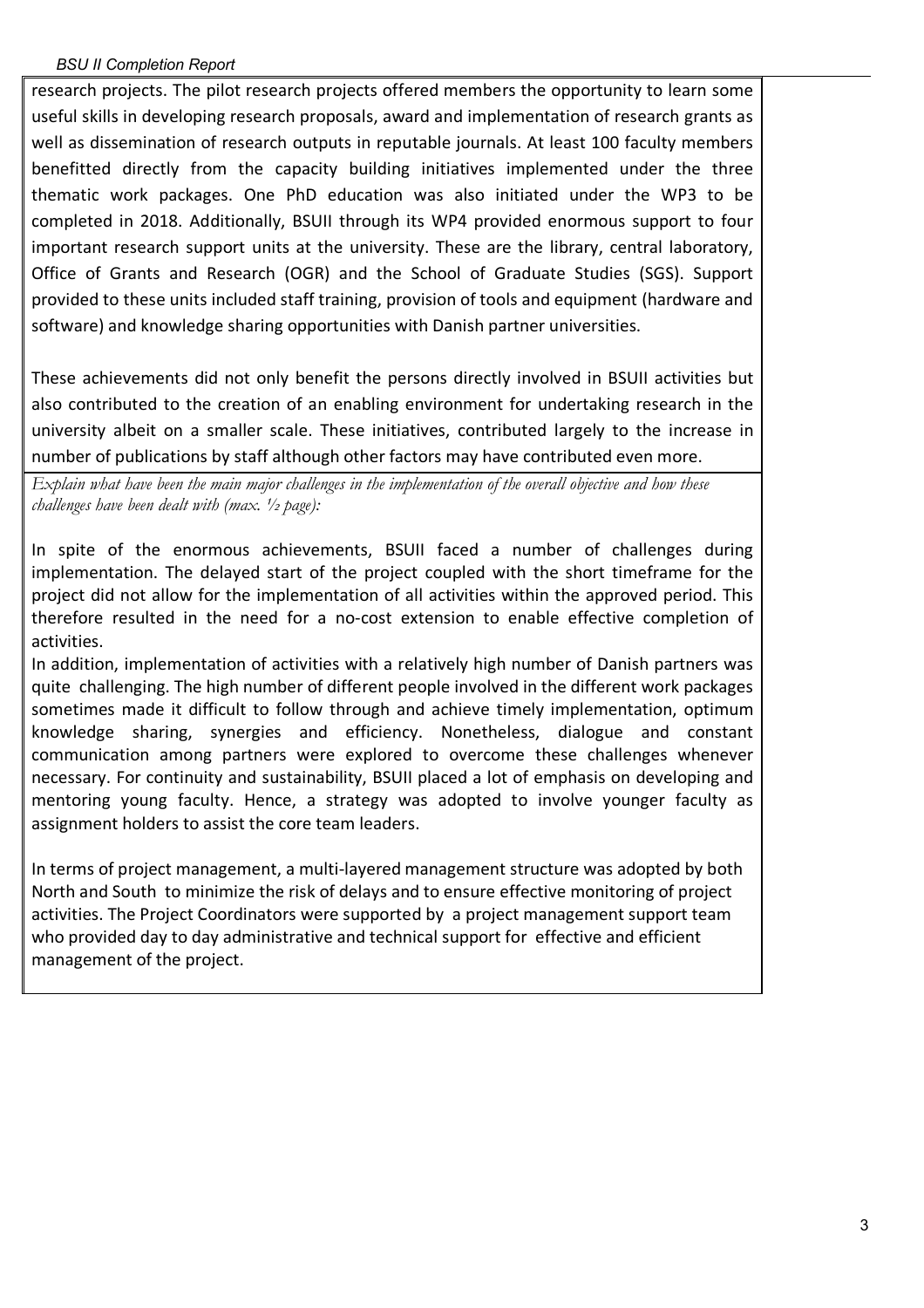#### **Achievement of outcomes and their effect on the two immediate objectives of BSU II**

On the basis of the outcome statements and indicators from the inception report log-frame, explain how the BSU partnership has had the intended effect and how it has contributed to the two immediate objectives of BSU II, i.e.:

- **Research policies, strategies, organisation and research processes improved.**
- **University-wide services and facilities to support research activities strengthened.**

Some outcomes contribute only to one of these immediate objectives. Repeat for all outcomes from the inception report and insert more tables if necessary.

| <b>Outcome 1</b> | By 2017, KNUST will be implementing a system that prioritizes<br>and guides CSAEM research, with staff demonstrating capacity to<br>conduct and disseminate quality CSAEM research |                                                                                 |                                                                                                                                                                                                                        |
|------------------|------------------------------------------------------------------------------------------------------------------------------------------------------------------------------------|---------------------------------------------------------------------------------|------------------------------------------------------------------------------------------------------------------------------------------------------------------------------------------------------------------------|
| Indicator 1      | Indicator text: # of departments prioritizing CSAEM research needs in<br>staff and students research                                                                               |                                                                                 |                                                                                                                                                                                                                        |
|                  | Baseline:<br><b>Fragmented policies</b><br>on curriculum<br>revision, monitoring<br>of research progress<br>and quality<br>assurance in CSAEM                                      | Target: 2<br>Departments with<br><b>CSAEM</b> research<br>prioritized           | <b>Result:</b><br>1. Department of Crop<br>and Science (PhD in<br>Soil Science)<br>Department of<br>2.<br>Theoretical and<br><b>Applied Biology (</b><br><b>PhD Environmental</b><br>Science Policy and<br>Management) |
| Indicator 2      |                                                                                                                                                                                    |                                                                                 | Indicator text: # of staff and students participating in CSAEM research                                                                                                                                                |
|                  | Baseline:<br>No available data                                                                                                                                                     | Target:<br>30 staff and<br>students actively<br>conducting research<br>in CSAEM | <b>Result:</b><br>50 staff & postgraduate<br>students (23% females)<br>are actively conducting<br>research in CSAEM                                                                                                    |
| Indicator 3      | incorporated                                                                                                                                                                       | Indicator text: # of PhD programmes with CSAEM research needs                   |                                                                                                                                                                                                                        |
|                  | Baseline:<br>Fragmented policies<br>on curriculum<br>revision, monitoring   research needs<br>of research progress<br>and quality<br>assurance in CSAEM                            | Target:<br>2 PhD programmes<br>with CSAEM<br>incorporated                       | Result:<br>1. PhD in Soil Science<br>revised to include<br>components of CSAEM<br>2. New PhD<br>programme<br>developed in<br>Environmental                                                                             |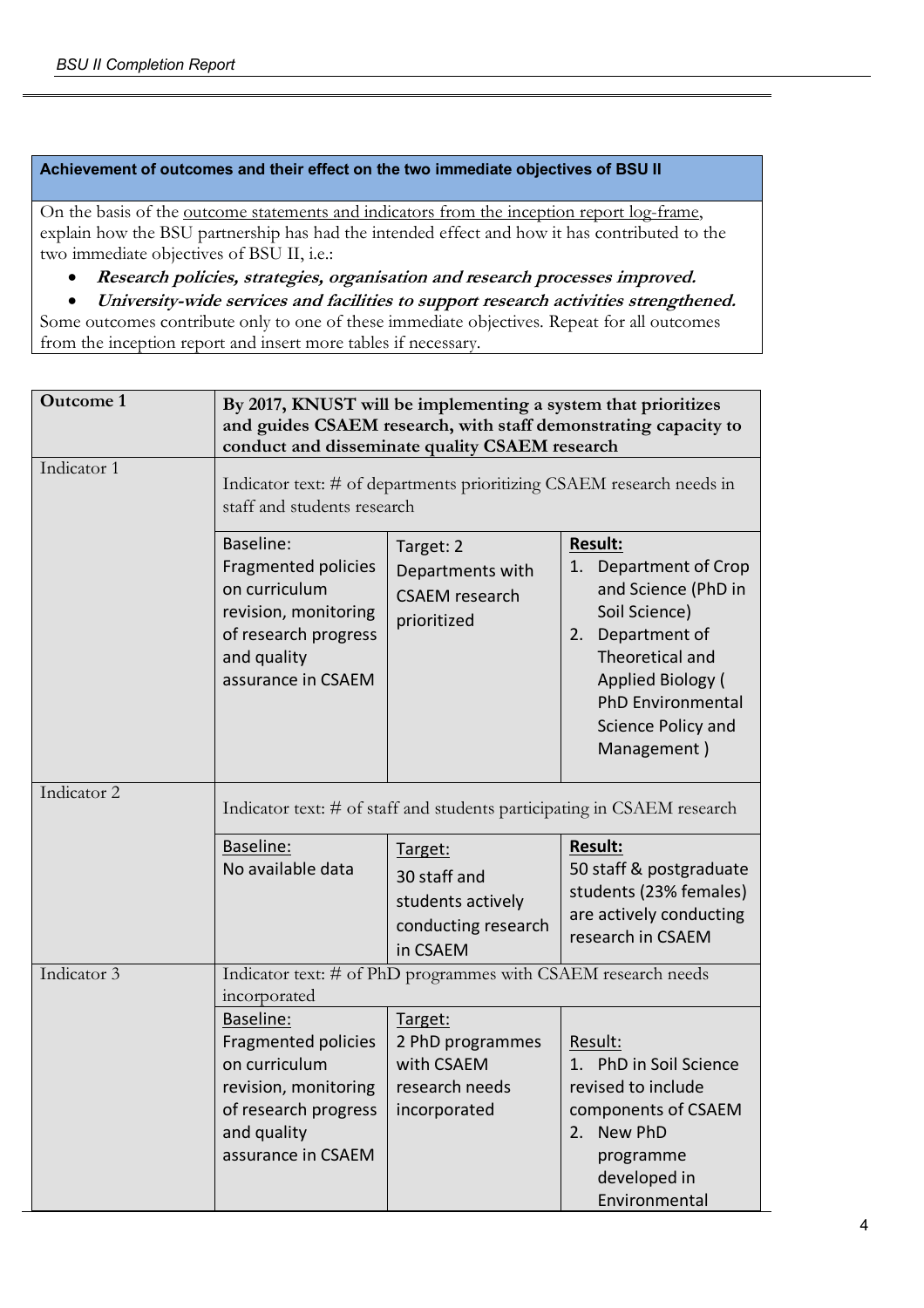|                                                                                                                                                  |                                         |                                                                                                                                              | Science Policy and                                                                                                                                                                                                                                                                                                                                                                                                     |
|--------------------------------------------------------------------------------------------------------------------------------------------------|-----------------------------------------|----------------------------------------------------------------------------------------------------------------------------------------------|------------------------------------------------------------------------------------------------------------------------------------------------------------------------------------------------------------------------------------------------------------------------------------------------------------------------------------------------------------------------------------------------------------------------|
|                                                                                                                                                  |                                         |                                                                                                                                              | Management                                                                                                                                                                                                                                                                                                                                                                                                             |
| Rating                                                                                                                                           | b<br>$a \mid x$<br>$\mathbf{C}$         |                                                                                                                                              |                                                                                                                                                                                                                                                                                                                                                                                                                        |
| Contribution to BSU<br>II immediate objective<br>1: Research policies,<br>strategies, organisation and<br>research processes improved            |                                         | influence research policies of the university.                                                                                               | Development of PhD programme/ curricula has the ability to impact<br>positively on research processes and strategies in the university.<br>Hence, the two improved PhD curricula largely contribute to the<br>achievement of this objective. Again, the learning-by-doing approach<br>adopted in building the research capacity of staff have not only<br>improved the research process but also hold the potential to |
| Contribution to BSU<br>II immediate objective<br>2: University-wide services<br>and facilities to support<br>research activities<br>strengthened | Not applicable                          |                                                                                                                                              |                                                                                                                                                                                                                                                                                                                                                                                                                        |
| Assessment of<br>effectiveness and<br>efficiency/comments<br>to rating                                                                           | research environment of the university. |                                                                                                                                              | Given the resources provided through BSUII, these outcomes would<br>be considered as satisfactory. This because the target indicators have<br>not only been achieved but have also impacted positively on the                                                                                                                                                                                                          |
| Sustainability/Capacity<br>building/Out-standing<br>issues                                                                                       |                                         | during programme implementation. Distinguish between areas of support to be<br>continued under BSU III and those that will not be continued. | Discuss how the partner government will ensure sustainability of the investments made                                                                                                                                                                                                                                                                                                                                  |
|                                                                                                                                                  | of the two PhD programmes.              |                                                                                                                                              | In relation to the PhD programmes, the university has demonstrated<br>its commitment by approving the two programmes. The host<br>departments have therefore taken full responsibility for the running                                                                                                                                                                                                                 |
|                                                                                                                                                  |                                         | initiative as agents of change in their respective Departments.                                                                              | Concerning capacity building of staff, it must be admitted that, the<br>BSUII support could not be extended to majority of staff. However,<br>the plan is to use the core members that benefitted from this                                                                                                                                                                                                            |
|                                                                                                                                                  | experiences with new ones.              |                                                                                                                                              | Under the BSUIII, efforts will be made to reach out to more staff<br>while ensuring that the BSUII beneficiaries share their learning                                                                                                                                                                                                                                                                                  |
| Lessons learned                                                                                                                                  |                                         | Research practices and processes of KNUST could be immensely<br>improved through a learning-by-doing approach.                               |                                                                                                                                                                                                                                                                                                                                                                                                                        |

| <b>Outcome 2</b> | By 2017, KNUST staff demonstrate skills to establish and maintain |
|------------------|-------------------------------------------------------------------|
|                  | academia-industry linkages and a database system to support the   |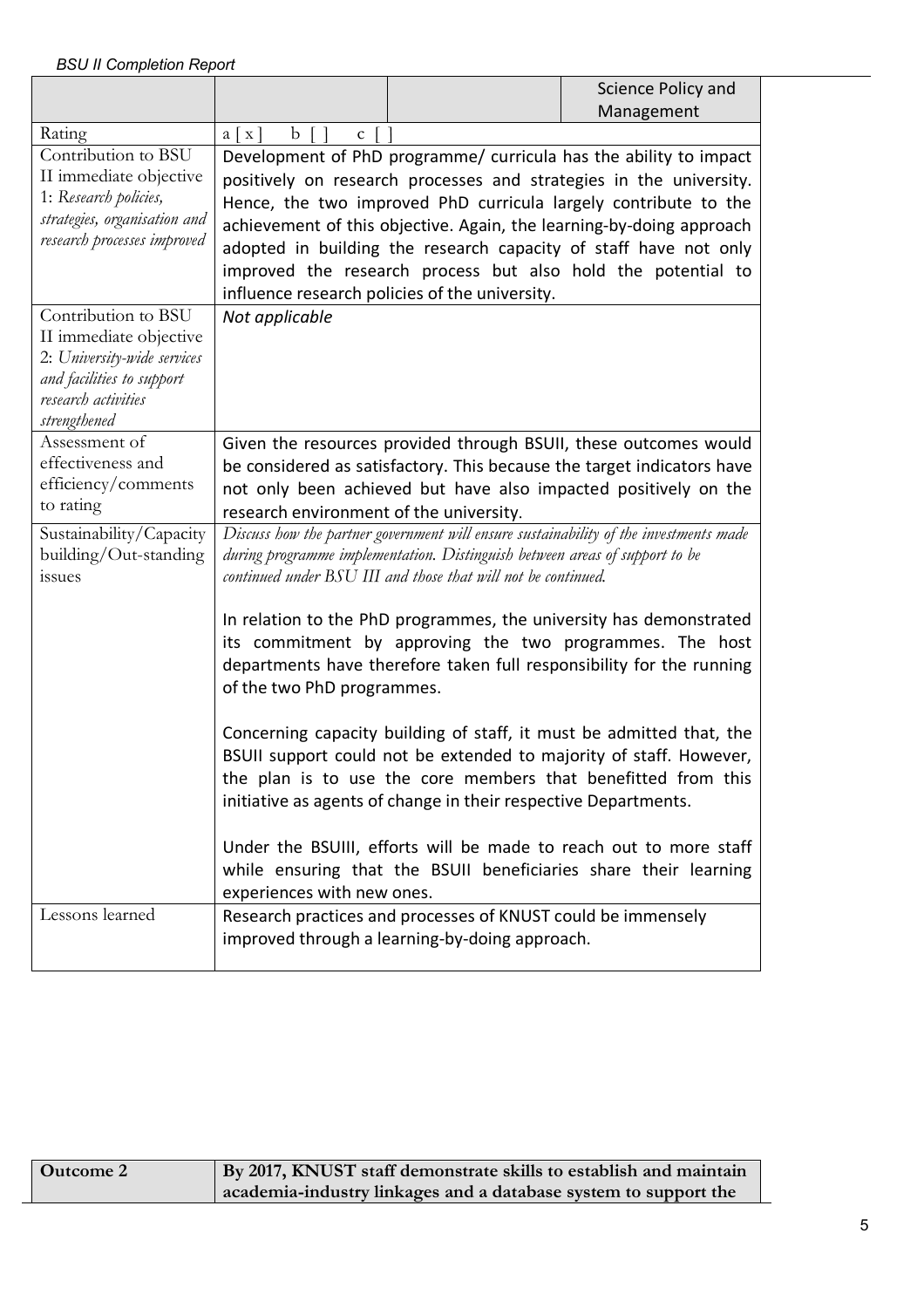|                                                                                                                                       | process in place                                                                                                                                                                                                                                                                      |                                                                                                                                              |                                                                                                                                                                                          |
|---------------------------------------------------------------------------------------------------------------------------------------|---------------------------------------------------------------------------------------------------------------------------------------------------------------------------------------------------------------------------------------------------------------------------------------|----------------------------------------------------------------------------------------------------------------------------------------------|------------------------------------------------------------------------------------------------------------------------------------------------------------------------------------------|
| Indicator 1                                                                                                                           | Indicator text: # of teaching and research programs that focus on<br>entrepreneurship developed and ready for approval by Academic Board                                                                                                                                              |                                                                                                                                              |                                                                                                                                                                                          |
|                                                                                                                                       | Baseline:<br>No teaching and<br>research programs<br>that focus on<br>entrepreneurship at<br>present                                                                                                                                                                                  | Target:<br>Two teaching and<br>research<br>programmes<br>focused on<br>entrepreneurship<br>jointly developed by<br><b>KNUST and Industry</b> | <b>Result:</b><br>Two PhD programmes<br>developed with<br>entrepreneurship<br>components<br>1. PhD in Agribusiness<br>Management<br>PhD in Business and<br>2.<br>Management              |
| Indicator 2                                                                                                                           | curriculum                                                                                                                                                                                                                                                                            |                                                                                                                                              | Indicator text: # of academia-industry linkages providing input to PhD                                                                                                                   |
|                                                                                                                                       | Baseline:<br>No tested<br>academia-industry<br>curriculum<br>development<br>models                                                                                                                                                                                                    | Target:<br>Academia-industry<br>partnerships have<br>contributed to the<br>development of two<br>PhD curricula                               | Result:<br>At least 10 industry<br>partners provided<br>inputs into the<br>development of the<br>two curricula                                                                           |
| Indicator 3                                                                                                                           | Indicator text: Operational academia-industry linkage database                                                                                                                                                                                                                        |                                                                                                                                              |                                                                                                                                                                                          |
|                                                                                                                                       | Baseline:<br>No effective<br>academia-industry<br>linkage tracking<br>system in place                                                                                                                                                                                                 | Target:<br><b>Systematic tracking</b><br>of academia-<br>industry linkage                                                                    | <b>Result:</b><br>One academia-industry<br>fully developed. The AI<br>office at the KNUST<br><b>School of Business to</b><br>monitor and ensure<br>systematic tracking of<br>Al linkages |
| Rating                                                                                                                                | b<br>$a \mid x$<br>$\mathbf{C}$                                                                                                                                                                                                                                                       |                                                                                                                                              |                                                                                                                                                                                          |
| Contribution to BSU<br>II immediate objective<br>1: Research policies,<br>strategies, organisation and<br>research processes improved | Academia-Industry database creates a common<br>platform<br>for<br>researchers and external stakeholders (industry, donor, alumni, etc.)<br>to interact. Such academia-industry linkages enhance problem-based<br>research thereby making the university responsive to societal needs. |                                                                                                                                              |                                                                                                                                                                                          |
| Assessment of<br>effectiveness and<br>efficiency/comments<br>to rating                                                                | This outcome is rated "satisfactory" since all targets have been<br>achieved.                                                                                                                                                                                                         |                                                                                                                                              |                                                                                                                                                                                          |
| Sustainability/Capacity<br>building/Out-standing<br>issues                                                                            |                                                                                                                                                                                                                                                                                       | during programme implementation. Distinguish between areas of support to be<br>continued under BSU III and those that will not be continued  | Discuss how the partner government will ensure sustainability of the investments made                                                                                                    |
|                                                                                                                                       | running the programmes.                                                                                                                                                                                                                                                               |                                                                                                                                              | The two PhD curricula developed have been approved by the<br>university with host departments taking the full responsibility of                                                          |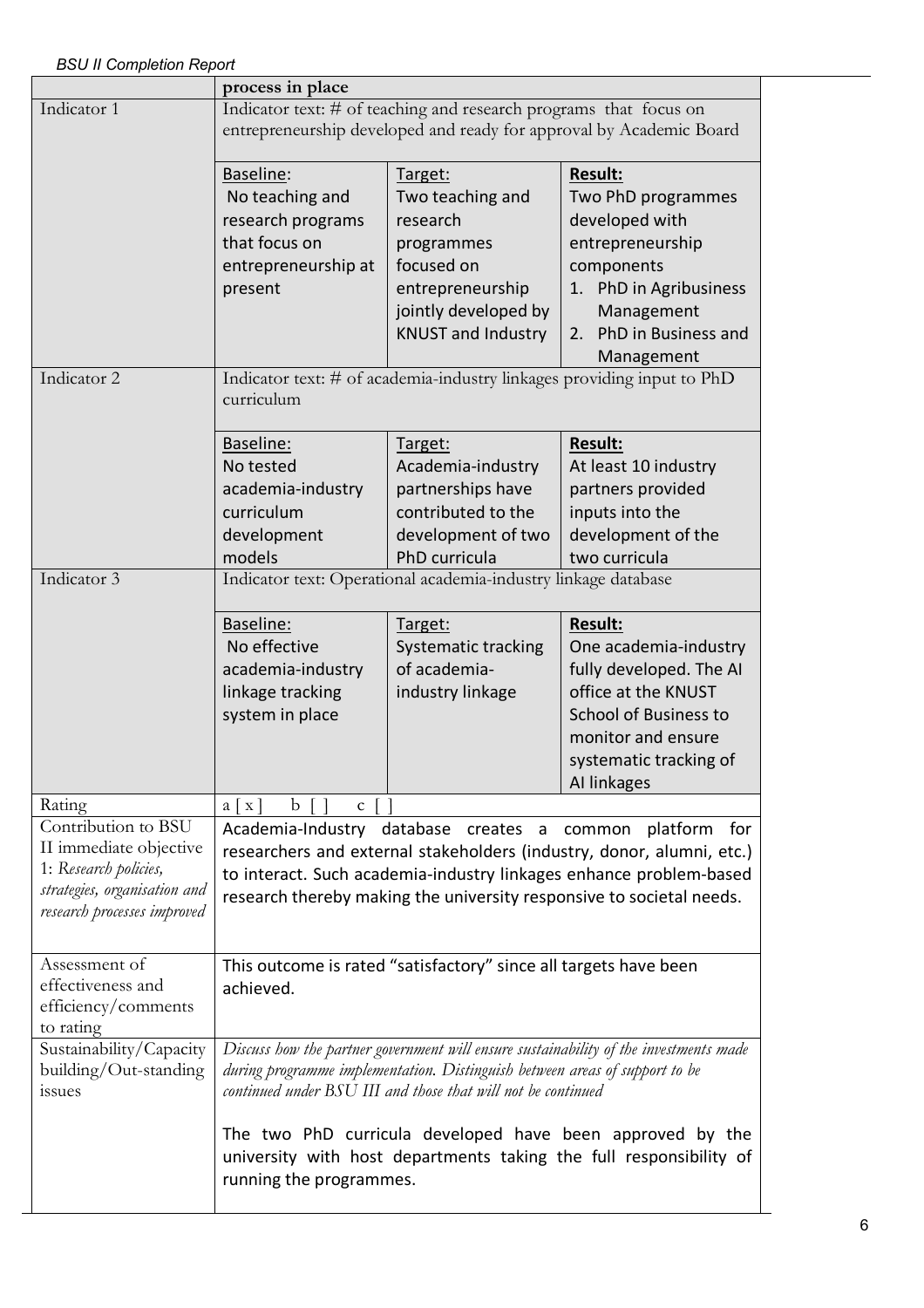|                 | An Academia-industry linkage office has been created at the KNUST<br>School of Business to host and maintain the database. A staff<br>member has been assigned as the administrator of the database. |
|-----------------|------------------------------------------------------------------------------------------------------------------------------------------------------------------------------------------------------|
|                 | Further support will be provided through BSUIII to ensure that the<br>database is well populated and fully functional.                                                                               |
| Lessons learned | Commitment of industry has been low and therefore calls for the need<br>for adopting more innovative approaches including participation in<br>project development and full scale implementation      |

| <b>Outcome 3</b> | By 2017, KNUST staff demonstrate confidence and higher<br>productivity in HDS research                                                                                                                        |                                                                                                                              |                                                                                                                        |
|------------------|---------------------------------------------------------------------------------------------------------------------------------------------------------------------------------------------------------------|------------------------------------------------------------------------------------------------------------------------------|------------------------------------------------------------------------------------------------------------------------|
| Indicator 1      | Indicator text: # of research concepts and proposals on priority (eg. drug<br>resistance; maternal and child health; water and sanitation) sub-themes<br>developed and submitted to external funding agencies |                                                                                                                              |                                                                                                                        |
|                  | Baseline:<br>2 HDS research<br>proposals in sub-<br>themes areas                                                                                                                                              | Target:<br>4 HDS research<br>proposals<br>developed and<br>submitted for<br>external funding.                                | Result:<br>6 HDS research<br>proposals developed<br>and submitted to<br><b>DANIDA FFU</b>                              |
| Indicator 2      | Indicator text: # of manuscripts in sub-theme areas submitted by<br>KNUST staff involved in HDS research to peer-reviewed journals                                                                            |                                                                                                                              |                                                                                                                        |
|                  | Baseline:<br>2 manuscripts from<br><b>KNUST completed</b>                                                                                                                                                     | Target:<br>5 HDS research<br>manuscripts on<br>priority sub-themes<br>submitted for<br>journal publication<br>by KNUST staff | <b>Result:</b><br>5 HDS research<br>manuscripts submitted<br>to reputable journals                                     |
| Indicator 3      | Indicator text: # of staff with PhDs<br>Baseline:<br>No staff of School of<br><b>Public Health</b><br>provided with<br>sponsorship to<br>pursue PhD studies                                                   | Target:<br>1 staff enrolled as<br>PhD student with<br>full scholarship                                                       | Result:<br>1 staff enrolled as PhD<br>student provided with<br>full scholarship<br>(currently in 2 <sup>nd</sup> year) |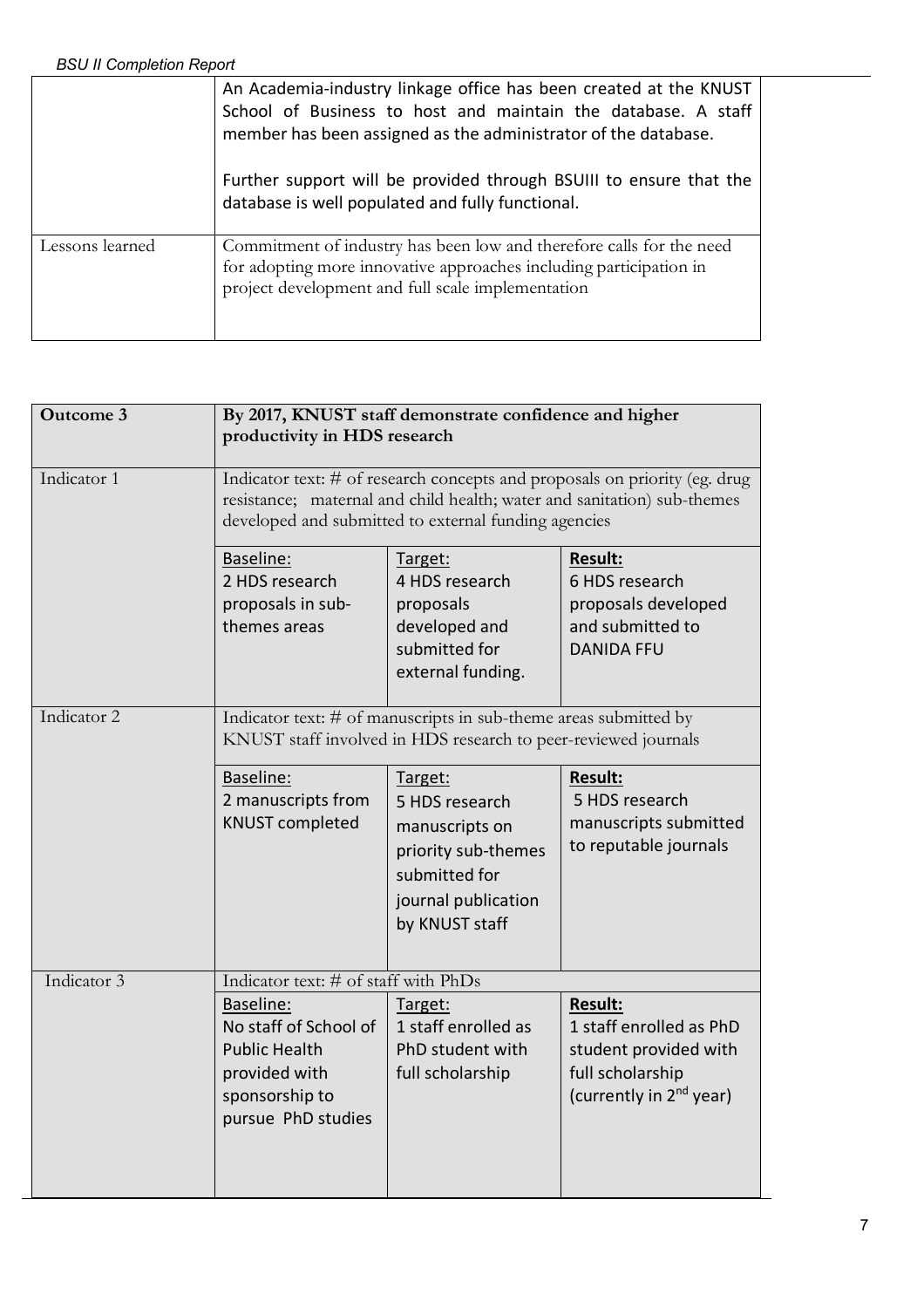| Rating                                                                                                                                           | $\mathbf b$<br>$a \mid x$<br>$\mathbf{C}$                                                                                                                                                                                                                                                                                                                                                                                                          |
|--------------------------------------------------------------------------------------------------------------------------------------------------|----------------------------------------------------------------------------------------------------------------------------------------------------------------------------------------------------------------------------------------------------------------------------------------------------------------------------------------------------------------------------------------------------------------------------------------------------|
| Contribution to BSU<br>II immediate objective<br>1: Research policies,<br>strategies, organisation and<br>research processes improved            | Outputs under this outcome have positively influenced KNUST's<br>research environment by increasing researchers' interest in<br>conducting quality research under the health delivery system as well<br>as publishing research results in reputable journals. The ongoing PhD<br>programme also has great potential to generate research outputs<br>that will be communicated to relevant target groups for possible<br>translation into policies. |
| Contribution to BSU<br>II immediate objective<br>2: University-wide services<br>and facilities to support<br>research activities<br>strengthened | Not applicable                                                                                                                                                                                                                                                                                                                                                                                                                                     |
| Assessment of<br>effectiveness and<br>efficiency/comments<br>to rating                                                                           | The learning by doing approach adopted enabled researchers to<br>utilize the knowledge acquired to implement relevant research<br>projects that also resulted in the production of manuscripts and<br>research proposals for external funding. Thus, the processes and<br>outcomes proved to be efficient and effective.                                                                                                                           |
| Sustainability/Capacity<br>building/Out-standing<br>issues                                                                                       | Discuss how the partner government will ensure sustainability of the investments made<br>during programme implementation. Distinguish between areas of support to be<br>continued under BSU III and those that will not be continued.                                                                                                                                                                                                              |
|                                                                                                                                                  | Staff who participated in the capacity building workshops are highly<br>motivated and committed to utilize the knowledge gained in the<br>writing of research proposals and scientific manuscripts. Knowledge<br>and skills acquired through the BSUII intervention will continuously<br>be utilized for the benefit of the individuals and the university at<br>large.                                                                            |
|                                                                                                                                                  | Although the PhD education could not be completed within the<br>project period (due to short project duration), all necessary<br>arrangements have been put in place for a successful completion in<br>2018.                                                                                                                                                                                                                                       |
| Lessons learned                                                                                                                                  | The short duration of BSUII did not allow for the PhD education to be<br>completed within the project period.                                                                                                                                                                                                                                                                                                                                      |

| Outcome 4.1 | By 2017, KNUST provides effective and timely grant management<br>services in designated units and ensures improved transparency in<br>grant management, and demonstrates timely delivery of project<br>financial reports |
|-------------|--------------------------------------------------------------------------------------------------------------------------------------------------------------------------------------------------------------------------|
| Indicator 1 | Indicator text: # of administrative and finance staff who understand the<br>grant administrative and finance systems and can effectively provide<br>services to other staff                                              |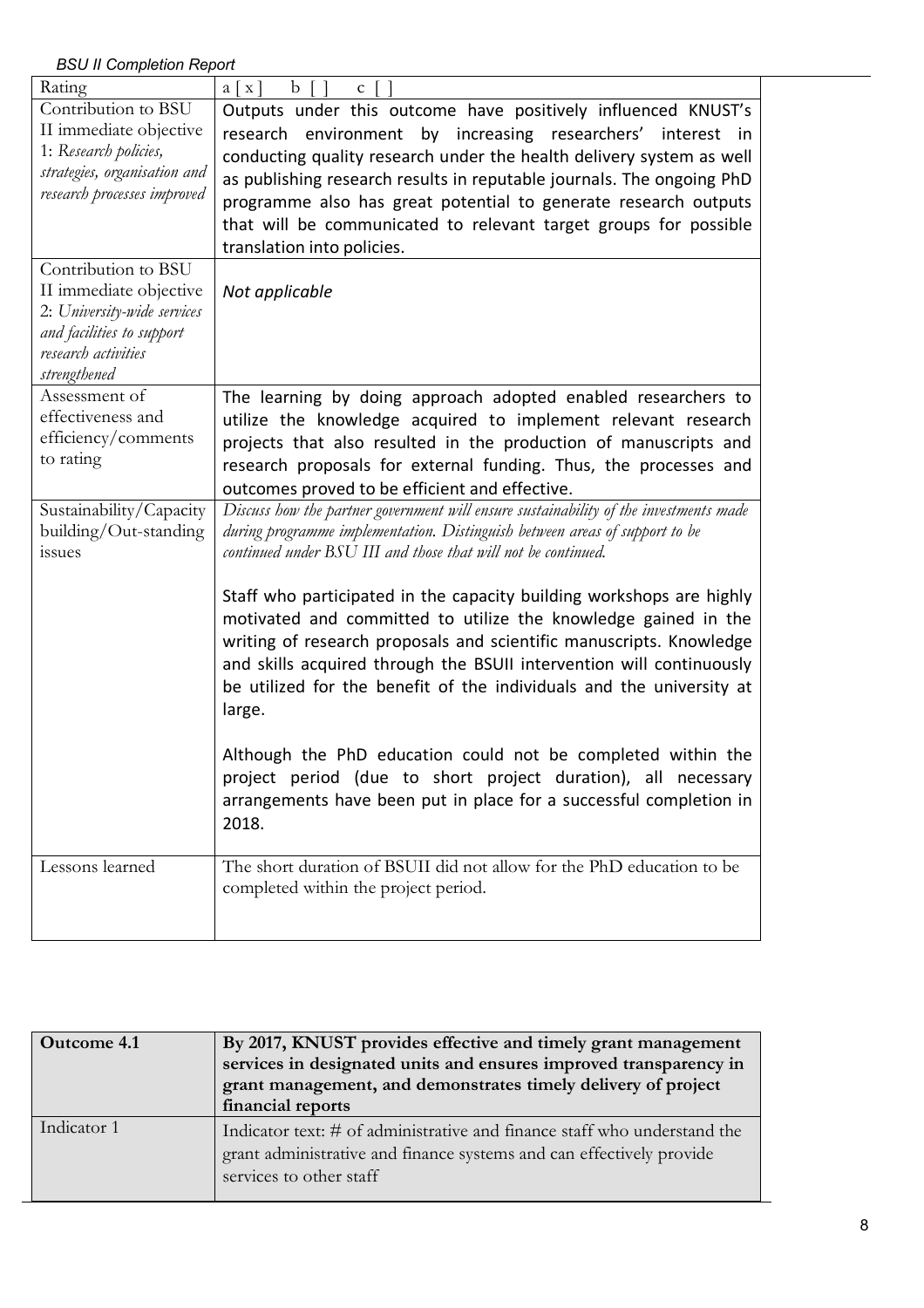|                                                                                                                                                 | Baseline:<br>Data not available                                                                                                              | Target:<br>Course participant<br>survey shows<br>researchers have<br>increased<br>confidence in<br>financial aspects of<br>the research<br>process   | Result:<br>84% of workshop<br>participants have<br>increased<br>confidence in<br>financial aspects of<br>research of the<br>research process                                                                                                                        |
|-------------------------------------------------------------------------------------------------------------------------------------------------|----------------------------------------------------------------------------------------------------------------------------------------------|------------------------------------------------------------------------------------------------------------------------------------------------------|---------------------------------------------------------------------------------------------------------------------------------------------------------------------------------------------------------------------------------------------------------------------|
| Indicator 2                                                                                                                                     | Indicator text: # of fully operational grants administrative and financial<br>systems and services in place at designated units<br>Baseline: | Target:                                                                                                                                              | <b>Result:</b>                                                                                                                                                                                                                                                      |
|                                                                                                                                                 | Only a basic grant<br>financial management<br>system in place at the<br>Office of Grants and<br>Research and the<br>Colleges                 | <b>Grants financial</b><br>management<br>software in place<br>at designated units<br>4 Research<br>Administration<br>Offices in place                | University-wide<br>Research<br>Management<br><b>Information System</b><br>(ReMIS) and Grants<br>Accounting<br>Management<br>System (GAMS)<br>developed to<br>improve grants<br>management<br>6 functional College<br>research<br>administration<br>offices in place |
| Indicator 3                                                                                                                                     | Indicator text: # of researchers accessing grants and financial<br>management services from the designated units                             |                                                                                                                                                      |                                                                                                                                                                                                                                                                     |
|                                                                                                                                                 | Baseline:<br>An average of 5 staff<br>members accessed<br>grants/ research support<br>services from OGR                                      | Target:<br>20% increase in<br>number of staff<br>accessing grant<br>administration and<br>financial<br>management<br>services in<br>designated units | Result:<br>50% increase in<br>number of staff<br>accessing grants<br>information from<br><b>OGR</b> and College<br><b>Research Offices</b>                                                                                                                          |
| Rating<br>Contribution to BSU<br>II immediate objective<br>1: Research policies,<br>strategies, organisation and<br>research processes improved | $\mathbf b$<br>$\mathbf{x}$<br>$\Box$<br>a  <br>$c \mid$<br>Not Applicable                                                                   |                                                                                                                                                      |                                                                                                                                                                                                                                                                     |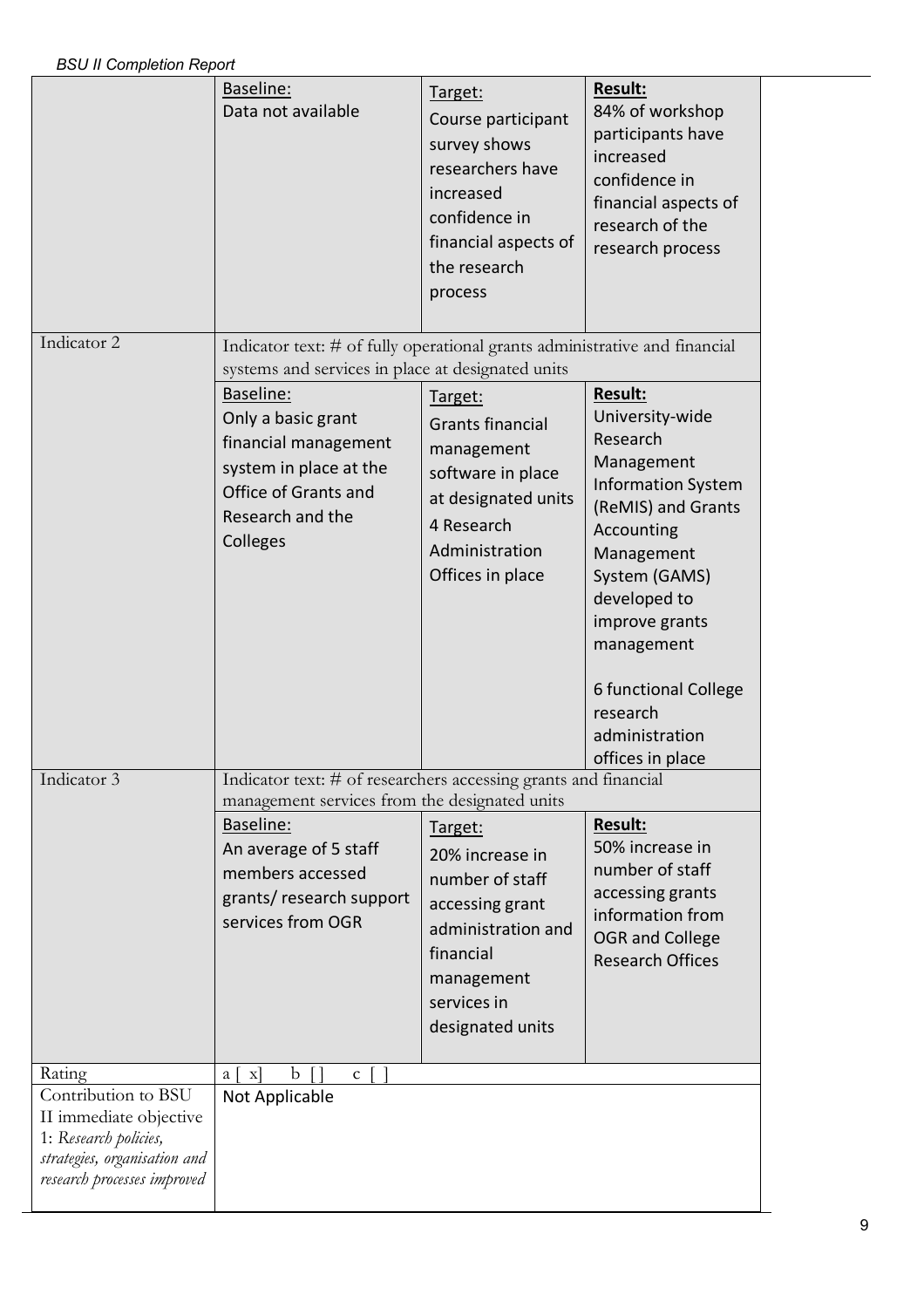| Contribution to BSU<br>II immediate objective<br>2: University-wide services<br>and facilities to support<br>research activities<br>strengthened | Activities under this outcome focused largely on the Office of Grants<br>and Research (OGR) and affiliate units that provide university wide<br>research support services to staff. activities implemented included<br>training for research administrators and account staff, development<br>of research/grant management softwares as well as the provision of<br>relevant office equipment. These interventions did not only improve<br>the visibility of OGR but also created a high level of confidence and<br>professionalism which translated into increase in the number of staff<br>accessing services from the office. By decentralizing its functions to<br>the College levels, the OGR is even in a better position to provide<br>timely research management support for the betterment of the<br>university. |
|--------------------------------------------------------------------------------------------------------------------------------------------------|---------------------------------------------------------------------------------------------------------------------------------------------------------------------------------------------------------------------------------------------------------------------------------------------------------------------------------------------------------------------------------------------------------------------------------------------------------------------------------------------------------------------------------------------------------------------------------------------------------------------------------------------------------------------------------------------------------------------------------------------------------------------------------------------------------------------------|
| Assessment of<br>effectiveness and<br>efficiency/comments<br>to rating                                                                           | Initiatives under this outcome were very effective in terms of<br>implementation and outputs. Activities were well targeted at the<br>responsible persons/units thereby ensuring full realization of<br>intended objectives. The use of local and available resources for the<br>development of research management softwares was very efficient<br>although it sometimes suffered some delays in implementation of<br>activities.                                                                                                                                                                                                                                                                                                                                                                                        |
| Sustainability/Capacity<br>building/Out-standing<br>issues                                                                                       | Discuss how the partner government will ensure sustainability of the investments made<br>during programme implementation. Distinguish between areas of support to be<br>continued under BSU III and those that will not be continued.<br>KNUST is remains committed to its vision of promoting high quality<br>research. the university is particularly supportive of all research<br>support units including the OGR. Efforts are currently underway to<br>ensure that the two softwares developed under BSUII are operational<br>in all Colleges of the university. Research and grant administration<br>policies to support these interventions shall be considered under<br>BSUIII to ensure adequate sustainability.                                                                                                 |
| Lessons learned                                                                                                                                  | North-south (Denmark-Ghana) and south -south (Ghana-Nepal and<br>Ghana-Uganda)<br>knowledge<br>sharing<br>experiences<br>grants<br>on<br>management were very useful for all parties                                                                                                                                                                                                                                                                                                                                                                                                                                                                                                                                                                                                                                      |

| Outcome 4.2 | By 2016, users of KNUST Central Library and Central Laboratory<br>experience higher quality and efficiency of facilities and services |                                                                                       |                                                                                                                    |
|-------------|---------------------------------------------------------------------------------------------------------------------------------------|---------------------------------------------------------------------------------------|--------------------------------------------------------------------------------------------------------------------|
| Indicator 1 | Indicator text: Percentage of library users indicating satisfaction with<br>library services                                          |                                                                                       |                                                                                                                    |
|             | Baseline:<br>46% of Library users<br>indicate satisfaction<br>with library services                                                   | Target:<br>60 % of library<br>users indicate<br>satisfaction with<br>library services | <b>Result:</b><br>79 % of library users<br>indicate satisfaction<br>with library services<br>(2018 survey results) |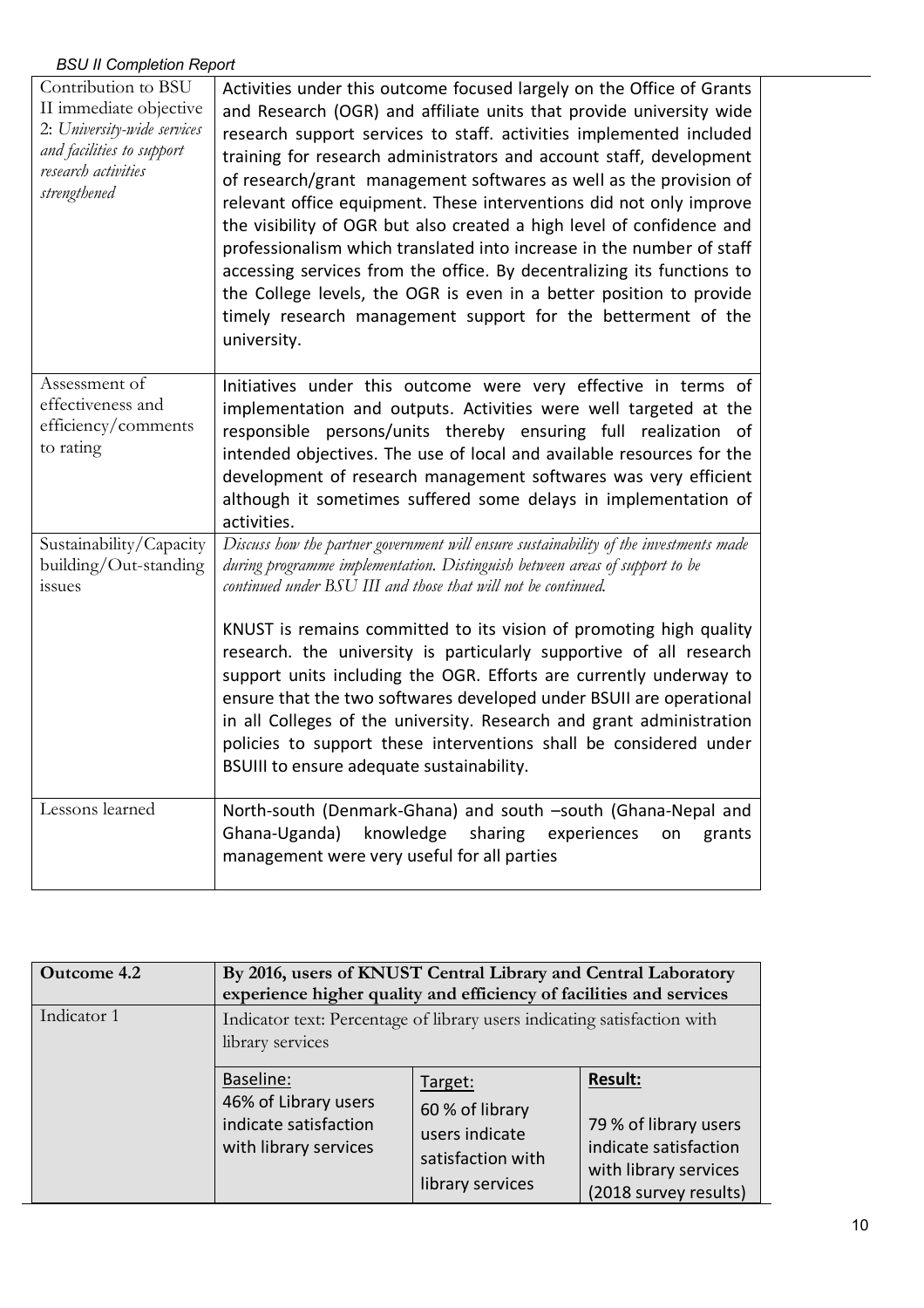| Indicator 2                                                                                                                                      | Indicator text: # library staff with increased competence in the provision<br>of quality services    |                                                                                                    |                                                                                                                                             |
|--------------------------------------------------------------------------------------------------------------------------------------------------|------------------------------------------------------------------------------------------------------|----------------------------------------------------------------------------------------------------|---------------------------------------------------------------------------------------------------------------------------------------------|
|                                                                                                                                                  | Baseline:<br>No available data                                                                       | Target:<br>40 library staff with<br>increased<br>competence in<br>providing quality<br>services    | <b>Result:</b><br>47 library staff with<br>increased<br>competence in<br>providing quality<br>services                                      |
| Indicator 3                                                                                                                                      | Indicator text: Increase in customer satisfaction with laboratory services                           |                                                                                                    |                                                                                                                                             |
|                                                                                                                                                  | Baseline:<br>No available data                                                                       | Target:<br>50 % of laboratory<br>users indicate<br>satisfaction with<br>laboratory services        | <b>Result:</b><br>69 % of laboratory<br>users indicate<br>satisfaction with<br>laboratory services<br>(according to 2018<br>survey results) |
| Indicator 4                                                                                                                                      | Indicator text: # laboratory staff with increased competence in the<br>provision of quality services |                                                                                                    |                                                                                                                                             |
|                                                                                                                                                  | Baseline:<br>Lab yet to be opened<br>for use (not available)                                         | Target:<br>10 laboratory staff<br>with increased<br>competence in<br>providing quality<br>services | <b>Result:</b><br>12 laboratory staff<br>with increased<br>competence in<br>providing quality<br>services                                   |
| Rating                                                                                                                                           | b<br>$a \mid x$<br>$\mathsf{C}$                                                                      |                                                                                                    |                                                                                                                                             |
| Contribution to BSU<br>II immediate objective<br>1: Research policies,<br>strategies, organisation and<br>research processes improved            | Not Applicable                                                                                       |                                                                                                    |                                                                                                                                             |
| Contribution to BSU<br>II immediate objective<br>2: University-wide services<br>and facilities to support<br>research activities<br>strengthened | Not Applicable                                                                                       |                                                                                                    |                                                                                                                                             |
| Assessment of<br>effectiveness and<br>efficiency/comments<br>to rating                                                                           | Not Applicable                                                                                       |                                                                                                    |                                                                                                                                             |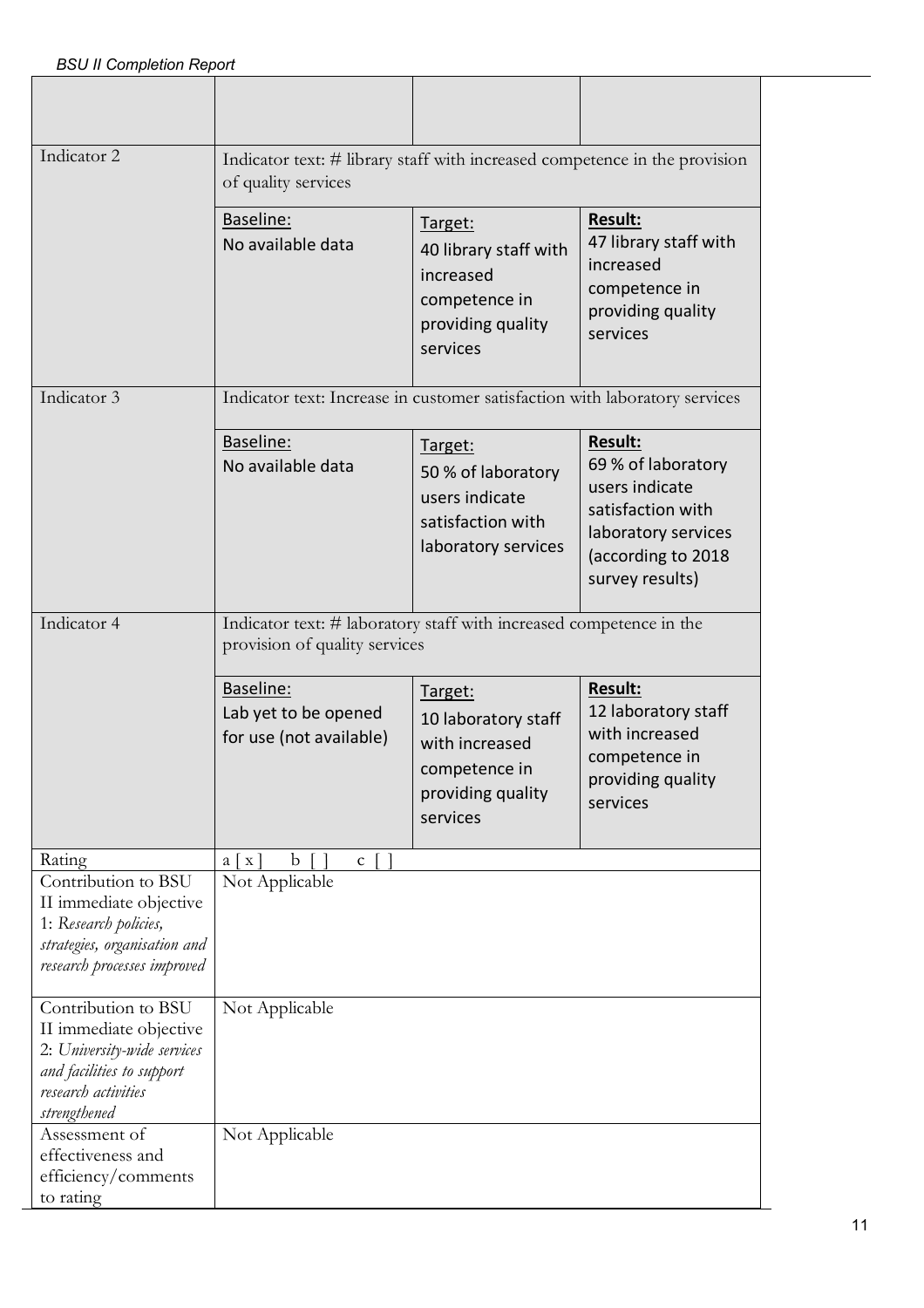| Sustainability/Capacity | Discuss how the partner government will ensure sustainability of the investments                                                                  |
|-------------------------|---------------------------------------------------------------------------------------------------------------------------------------------------|
| building/Out-standing   | made during programme implementation. Distinguish between areas of support to be                                                                  |
| issues                  | continued under BSU III and those that will not be continued.                                                                                     |
|                         |                                                                                                                                                   |
|                         | Library:                                                                                                                                          |
|                         | In terms of capacity building the College library staff needs more                                                                                |
|                         | training in basic ICT solutions which can be delivered competently by                                                                             |
|                         | the core team trained under BSUII. These further trainings have been                                                                              |
|                         | emphasized in BSUIII.                                                                                                                             |
|                         |                                                                                                                                                   |
|                         | Central Laboratory (CL):                                                                                                                          |
|                         | The CL is expected to develop more technical competences to in<br>order to ensure that the available technology is fully operational and          |
|                         | sustainable at all times. Training of leaders, managers and super                                                                                 |
|                         | users may help ensuring efficient lab operations and decision-making.                                                                             |
|                         | These are issues are being considered in BSU III.                                                                                                 |
| Lessons learned         | Library:                                                                                                                                          |
|                         | Students as well as faculty members are interested in enhancing their                                                                             |
|                         | skills within electronic resources as seen at workshops conducted in                                                                              |
|                         | BSU II. There is a need for offering more training to staff and students                                                                          |
|                         | and the Library should have the capacity to meet the needs and to                                                                                 |
|                         | fuel easy institutionalization of BSUII outputs.                                                                                                  |
|                         |                                                                                                                                                   |
|                         | Central Laboratory:                                                                                                                               |
|                         | The CL is very well equipped with state of the art equipment mainly                                                                               |
|                         | for chemical and pharmaceutical research. The toolbox for the CL is                                                                               |
|                         | poorly defined. It is still not entirely clear which competences the CL                                                                           |
|                         | should have and offer to the satellite labs at the departments. Most                                                                              |
|                         | satellite labs also lack clearly defined toolboxes. The lab workers                                                                               |
|                         | need technical skills with regard to equipment maintenance, method                                                                                |
|                         | development and high-throughput operations. In essence, the labs,                                                                                 |
|                         | including CL and satellite labs need designated super users for each                                                                              |
|                         | major technique on which the labs rely. Furthermore, a main obstacle<br>to the use of the CL is the lack of relevant research projects that could |
|                         | facilitate a continuously active research environment.                                                                                            |
|                         | Solution?                                                                                                                                         |
|                         |                                                                                                                                                   |

| Outcome 4.3 | By 2016, KNUST has enhanced quality of PhD supervision, QA<br>processes and supervisor-students relations                                                         |                                                                             |                                                                                                 |
|-------------|-------------------------------------------------------------------------------------------------------------------------------------------------------------------|-----------------------------------------------------------------------------|-------------------------------------------------------------------------------------------------|
| Indicator 1 | Indicator text: # of Supervisors and PhD students who appreciate<br>improved monitoring and evaluation of the PhD admission, research and<br>graduation processes |                                                                             |                                                                                                 |
|             | Baseline:<br>2 existing PhD research<br>process policies and<br>guidelines                                                                                        | Target:<br>6 existing PhD<br>research process<br>policies and<br>guidelines | <b>Result:</b><br>5 revised and 4 new<br>PhD process<br>guidelines and<br>policies<br>developed |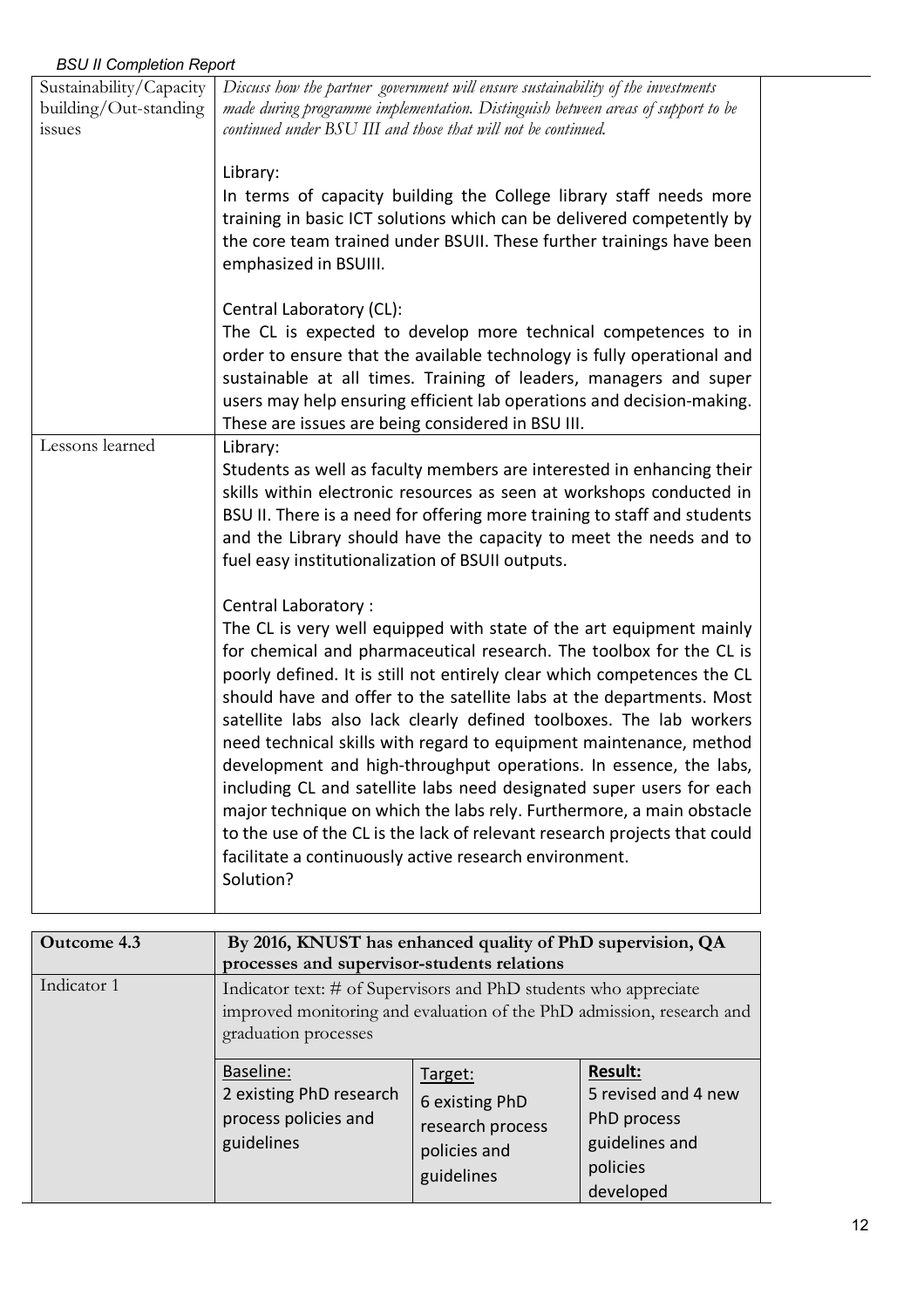| Indicator 2                                                                                                                                      | Indicator text: # of External Examiners satisfied with the PhD research<br>process                                                                                                                                                                                               |                                                                                                                                               |                                                                                                                                                                                                                                 |
|--------------------------------------------------------------------------------------------------------------------------------------------------|----------------------------------------------------------------------------------------------------------------------------------------------------------------------------------------------------------------------------------------------------------------------------------|-----------------------------------------------------------------------------------------------------------------------------------------------|---------------------------------------------------------------------------------------------------------------------------------------------------------------------------------------------------------------------------------|
|                                                                                                                                                  | Baseline:                                                                                                                                                                                                                                                                        | Target:                                                                                                                                       | Result:                                                                                                                                                                                                                         |
|                                                                                                                                                  | 20 of Internal and<br><b>External Examiners</b><br>expressing<br>improvements in the<br>PhD research process                                                                                                                                                                     | 40 Internal and<br><b>External Examiners</b><br>expressing<br>improvements in<br>the PhD research<br>process                                  | Survey could not be<br>carried out to assess<br>results. Survey<br>instruments have<br>been developed for<br><b>BSUIII</b> and general<br>University use. This<br>will be stretched to<br>cover the pre-BSUII<br>and BSUII era. |
| Indicator 3                                                                                                                                      | Indicator text: Increase in number of students completing programmes<br>within stipulated time frames                                                                                                                                                                            |                                                                                                                                               |                                                                                                                                                                                                                                 |
|                                                                                                                                                  | Baseline:<br>5 percent annual                                                                                                                                                                                                                                                    | Target:                                                                                                                                       | Result:                                                                                                                                                                                                                         |
|                                                                                                                                                  | increase in students<br>enrolling for PhD<br>programmes at KNUST<br>10 percent of students<br>completing<br>programmes within<br>stipulated time frames                                                                                                                          | 10 percent annual<br>increase in<br>students enrolling<br>for PhD<br>programmes at<br><b>KNUST</b><br>25 percent increase<br>in the number of | 31 percent increase<br>in PhD enrolment<br>from 2014-2016<br>academic years.<br>46 % percent<br>increase in the                                                                                                                 |
|                                                                                                                                                  |                                                                                                                                                                                                                                                                                  | students<br>completing<br>programmes within<br>stipulated time<br>frames                                                                      | number of students<br>completing<br>programmes within<br>stipulated time<br>frames                                                                                                                                              |
| Rating                                                                                                                                           | a[x]<br>b<br>$\mathbf{C}$                                                                                                                                                                                                                                                        |                                                                                                                                               |                                                                                                                                                                                                                                 |
| Contribution to BSU<br>II immediate objective<br>1: Research policies,<br>strategies, organisation and<br>research processes improved            | BSUII provided support for the development of guidelines and<br>policies for postgraduate education as well as university PhD courses.<br>These initiatives hold the potential to strengthen research processes<br>at KNSUT.                                                     |                                                                                                                                               |                                                                                                                                                                                                                                 |
| Contribution to BSU<br>II immediate objective<br>2: University-wide services<br>and facilities to support<br>research activities<br>strengthened | The KNUST School of Graduate Studies (SGS) provides university wide<br>support for postgraduate education. BSUII initiatives under the<br>graduate school did not only benefit postgraduate students but also<br>strengthened the SGS to deliver its functions more effectively. |                                                                                                                                               |                                                                                                                                                                                                                                 |
| Assessment of                                                                                                                                    | Activities were well targeted at the School of Graduate Studies which                                                                                                                                                                                                            |                                                                                                                                               |                                                                                                                                                                                                                                 |
|                                                                                                                                                  |                                                                                                                                                                                                                                                                                  |                                                                                                                                               |                                                                                                                                                                                                                                 |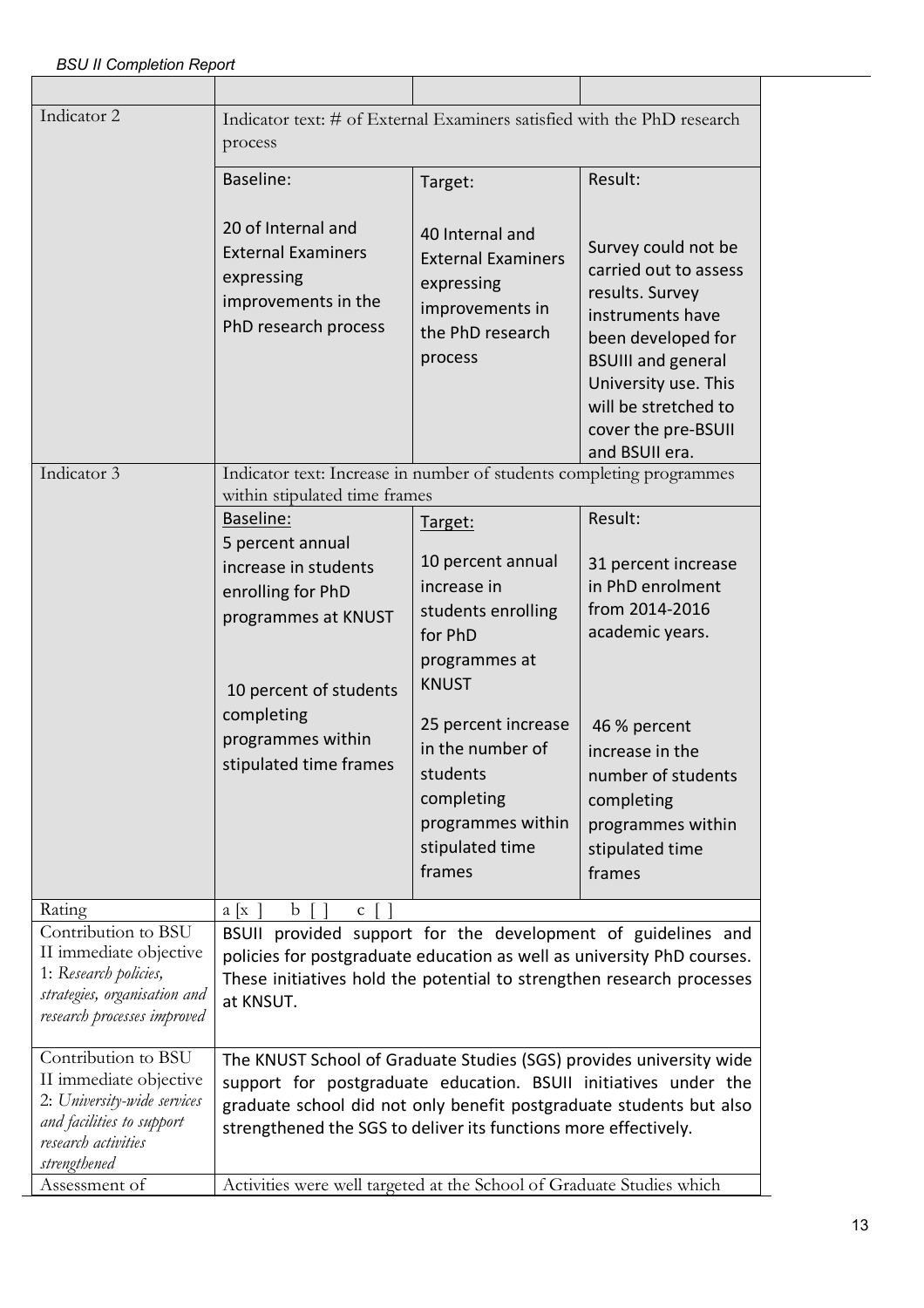| effectiveness and       | ensured wide stakeholder consultations and involvement; this approach                                                                                                                                                                                |
|-------------------------|------------------------------------------------------------------------------------------------------------------------------------------------------------------------------------------------------------------------------------------------------|
| efficiency/comments     | made outcomes easily acceptable by all.                                                                                                                                                                                                              |
| to rating               |                                                                                                                                                                                                                                                      |
| Sustainability/Capacity | Discuss how the partner government will ensure sustainability of the investments                                                                                                                                                                     |
| building/Out-standing   | made during programme implementation. Distinguish between areas of support to be                                                                                                                                                                     |
| <i>issues</i>           | continued under BSU III and those that will not be continued.                                                                                                                                                                                        |
|                         | A thesis tracking system has been developed for the School and<br>currently being tested in several departments. This system is being<br>enhanced into an integrated automated system for the entire<br>postgraduate education process under BSUIII. |
| Lessons learned         | KNUST has an institutional policy on graduate training, which has<br>undergone an extensive process of internal review and stakeholder<br>input prior to adoption.                                                                                   |
|                         | KNUST has developed some relevant and well-designed PhD-courses<br>needing only minor adjustments. Positive learning and inspiration by<br>KNUST from relevant material consulted at different Danish and<br>other international universities.       |
|                         | Broader consultations with students, lecturers, SGS and all relevant<br>stakeholders is very crucial for the success and full realization the<br>intended benefits of the activities implemented.                                                    |

### **Output achievements against inception report targets (log-frame)**

Report on the outputs and implementation of activities as planned in the inception report, stating the results of the completed activities.

**State outputs exactly as approved in the Inception Report/LogFrame, and report on each of them.** In case of approved changes of outputs, state the new output and the date of approval of the change.

Please number the Output according to the LogFrame, and insert more rows/boxes as needed.

| Output #:1.1.1    | By 2017, KNUST staff are actively involved in the joint preparation of<br>CSAEM research problem identification, designing pilot studies,<br>proposal development, scientific writing and communication of<br>research results to non-academic stakeholders                                                                                                                                                                                   |
|-------------------|-----------------------------------------------------------------------------------------------------------------------------------------------------------------------------------------------------------------------------------------------------------------------------------------------------------------------------------------------------------------------------------------------------------------------------------------------|
| Output indicators | # of research concepts notes developed on CSAEM problems<br>$\bullet$<br># of proposals jointly developed from the concepts notes submitted<br>to external funding agencies<br># of staff that participate in entire training program on research<br>processes (research problem identification, design in pilot studies,<br>proposal development, and scientific writing, communication of<br>research results to non-academic stakeholders) |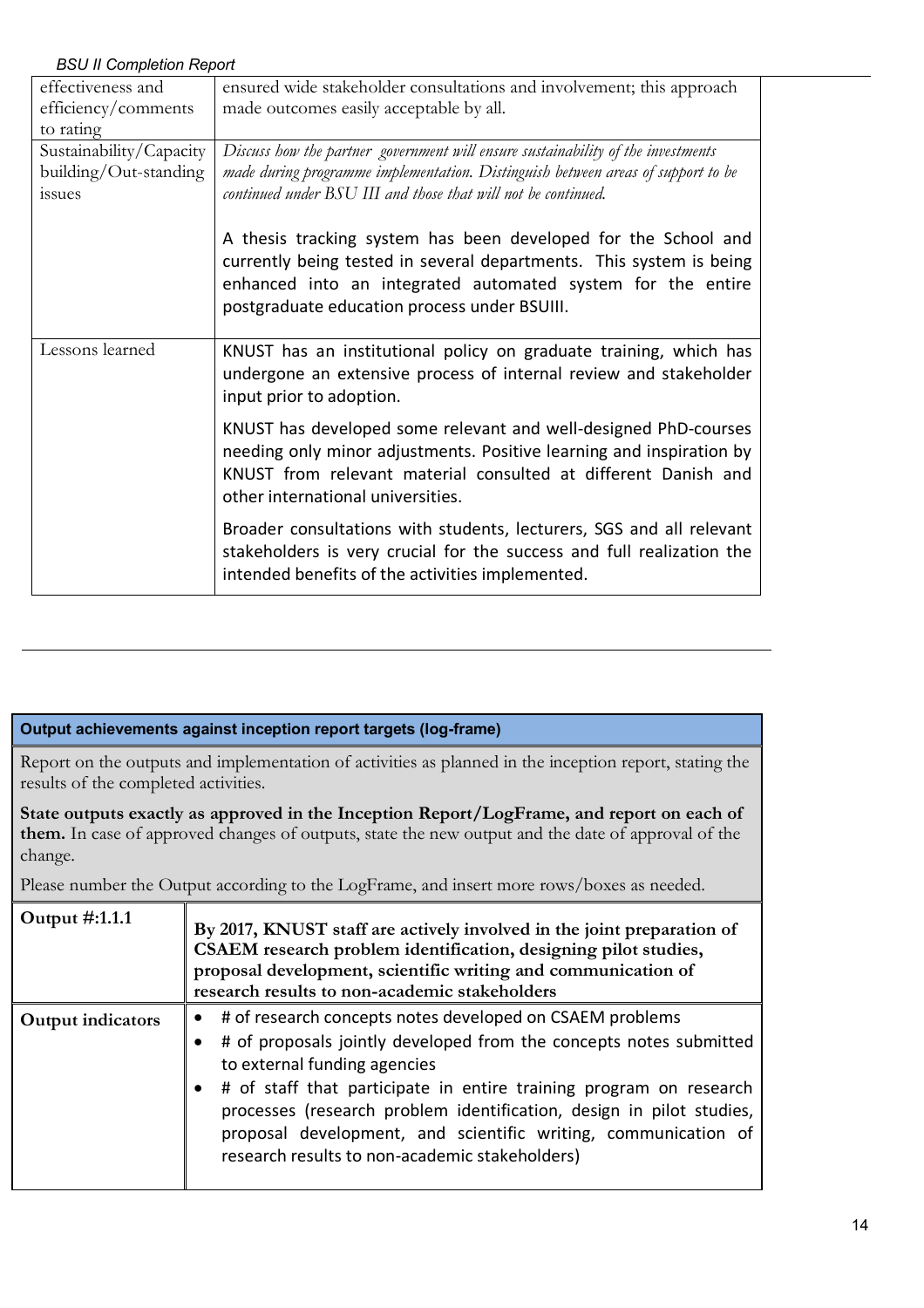| <b>Baseline 2014/2015</b> | 2 KNUST staff with adequate skills and capacity for research<br>development in CSAEM<br>2 CSAEM research proposals from KNUST in collaboration with Danish                                                                                                                                                                                                                                |
|---------------------------|-------------------------------------------------------------------------------------------------------------------------------------------------------------------------------------------------------------------------------------------------------------------------------------------------------------------------------------------------------------------------------------------|
|                           | partners developed annually<br>2 manuscripts developed and submitted in 2014                                                                                                                                                                                                                                                                                                              |
| Target 2016/2017          | 20 KNUST staff (with at least 25% women) adequately skilled and<br>actively involved in proposal development in CSAEM concepts<br>4 research concept notes in CSAEM research prepared by 2017<br>4 KNUST-led CSAEM research proposals developed and submitted by<br>2017<br>4 manuscripts in CSAEM related subjects submitted<br>$\bullet$                                                |
| Result 2017               | 50 KNUST staff (23% women) adequately skilled and actively involved<br>in proposal development in CSAEM concepts<br>16 research concept notes in CSAEM research prepared and<br>implemented as pilot projects<br>4 KNUST-led CSAEM research proposals developed and submitted to<br><b>DANIDA FFU</b><br>15 manuscripts in CSAEM related subjects submitted to peer<br>reviewed journals? |

# **Narrative:**

Under the WP1, KNUST staff (mainly from the Colleges of Science, Agriculture and Engineering) benefitted from a series of capacity building workshops that were facilitated jointly by North and South partners. A number of staff and postgraduate students received training on research process and participated in specialist short courses on Climate Smart Agriculture (CSA), Optimal and Sustainable use of Bioresources (BIORES) and Ecosystems and Natural Resources Management (ECOSYS). During the specialist short courses, participants formed research teams that worked together to develop research proposals some of which were evaluated and directly funded by the BSUII as pilot projects. A total of sixteen (16) pilots projects were funded and implemented under the CSAEM thematic area.

Additionally, over 50 faculty members and postgraduate students received training on data management and statistical analysis to assist them in managing their research data. Twenty-one (21) young academic staff members also improved their knowledge and skills on scientific writing through a 3-day writeshop that was facilitated by experienced resource persons from KNUST and Danish Universities. The team further collaborated with their Danish counterparts to develop manuscripts that met the requirements for submission to reputable journals. Through these training activities, participants enhanced their ability to develop and submit research proposals for external funding. Indeed participants were able to submit three research proposals to the Danish FFU grant. Generally, BSUII ignited a sense of teamwork and knowledge sharing among researchers, and enhanced staff capacity to do research in the area of Climate Smart Agriculture and Environmental Management.

| Output #:1.1.2           | By 2017, a PhD Program in Environmental Science, Policy and<br>Management is developed and submitted to Postgraduate Board; the<br>existing PhD Soil Science program revised to reflect current research<br>needs in CSAEM |
|--------------------------|----------------------------------------------------------------------------------------------------------------------------------------------------------------------------------------------------------------------------|
| <b>Output indicators</b> | # of new PhD programs developed                                                                                                                                                                                            |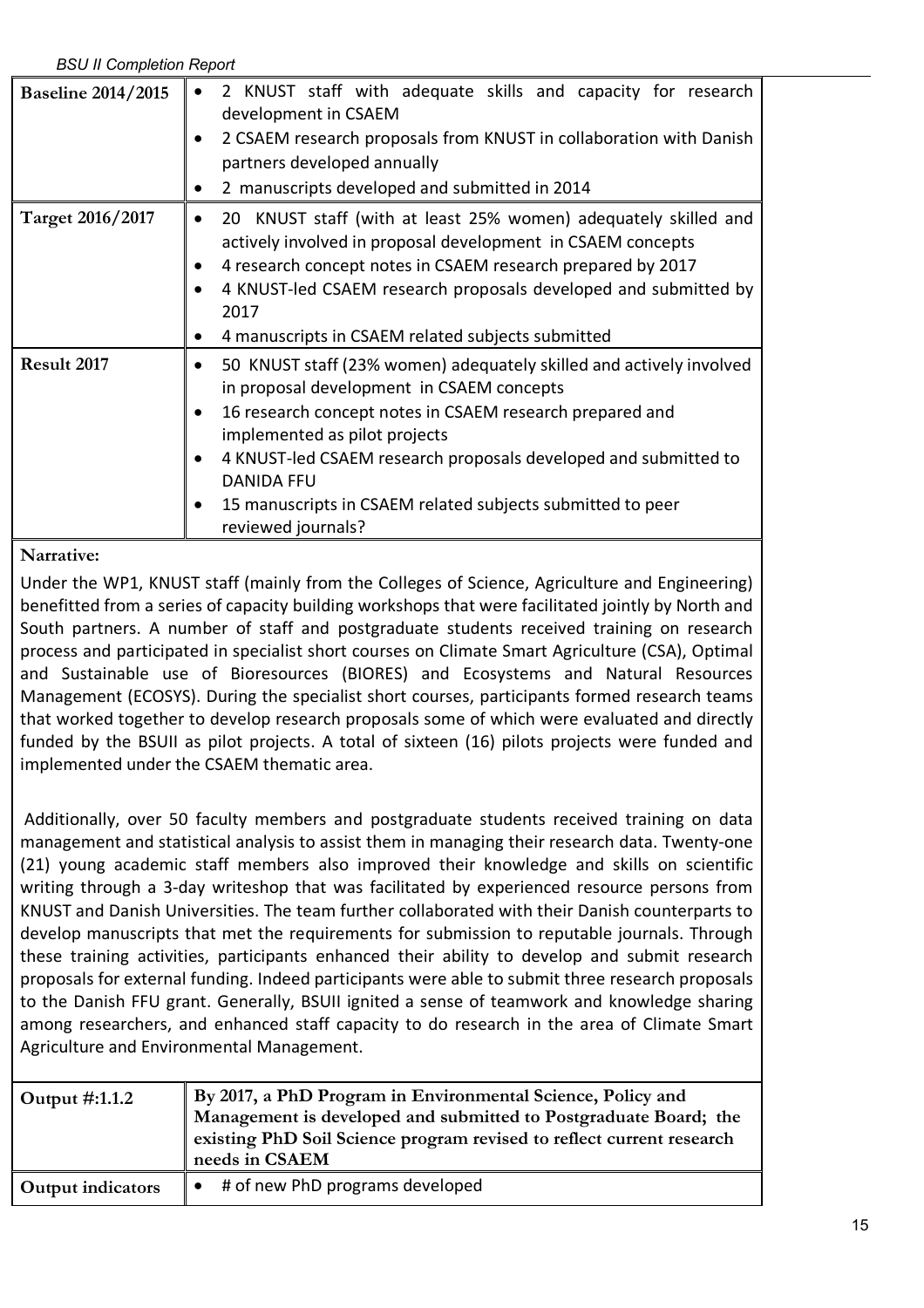|                           | # of PhD programs revised to reflect current needs in CSAEM research                                                                                                                                                                                                                                                                                                                         |
|---------------------------|----------------------------------------------------------------------------------------------------------------------------------------------------------------------------------------------------------------------------------------------------------------------------------------------------------------------------------------------------------------------------------------------|
| <b>Baseline 2014/2015</b> | No PhD program in Environmental Science, Policy and Management<br>$\bullet$<br>exists at KNUST<br>The existing PhD Program in Soil Science at KNUST is weak, does not<br>address current research needs CSAEM                                                                                                                                                                                |
| Target 2016/2017          | programme in Environmental Science Policy<br>One PhD<br>and<br>$\bullet$<br>Management developed and submitted to Postgraduate Board<br>10 students have applied to enrol in PhD in Environmental Science<br>Policy and Management programme to begin 2017/2018 academic<br>year<br>The PhD in Soil Science revised to include 2 new courses that reflect<br>current needs in CSAEM research |
| Result 2017               | programme in Environmental Science<br><b>PhD</b><br>Policy<br>One<br>and<br>Management developed and submitted to Postgraduate Board for<br>approval<br>The PhD in Soil Science has been revised to include 2 new courses<br>that reflect current needs in CSAEM research                                                                                                                    |

The PhD Soil Science programme was revised to include components of Climate

Smart Agriculture to address the soil fertility constraints that have been identified as a key factor militating against high agricultural productivity in Africa. The aim of the PhD programme in Soil Science is to provide the West Africa region a programme that emphasizes on development and use of Integrated Soil Fertility Management (ISFM) concepts, processes, technologies and which reequips the new soil scientists with the capacity to better meet the challenges of current land degradation issues and agricultural productivity. The course covers a total duration of four years by the college of Agriculture and Natural Resources on a programme titled PhD Soil Science. MSc/MPhil degree in Soil Science or related programme are the entry requirement.

In addition, BSUII supported the development of a new PhD curriculum in Environmental Science Policy and Management. The four-year programme is designed to prepare students to identify and develop effective and implementable solutions to environmental challenges. The aim is to equip the students with the relevant knowledge and understanding of the scientific principles underlying environmental changes and the requisite social, economic, legal and policy capacities to manage them. Enrolment of students unto the programme could not be done within the projected period due to some delays in the review and approval processes. This is expected to be done for 2018/2019 academic year.

| Output #:2.1.1           | By 2017, 15 KNUST staff (with at least 25% women) have improved       |
|--------------------------|-----------------------------------------------------------------------|
|                          | their competences in proposal development on issues in growth and     |
|                          | employment.                                                           |
| <b>Output indicators</b> | # of staff with improved skills and competencies in research proposal |
|                          | development with industry partners                                    |
|                          | # of concept notes developed                                          |
|                          | # of pilot studies carried out                                        |
|                          | # of manuscripts submitted for publication                            |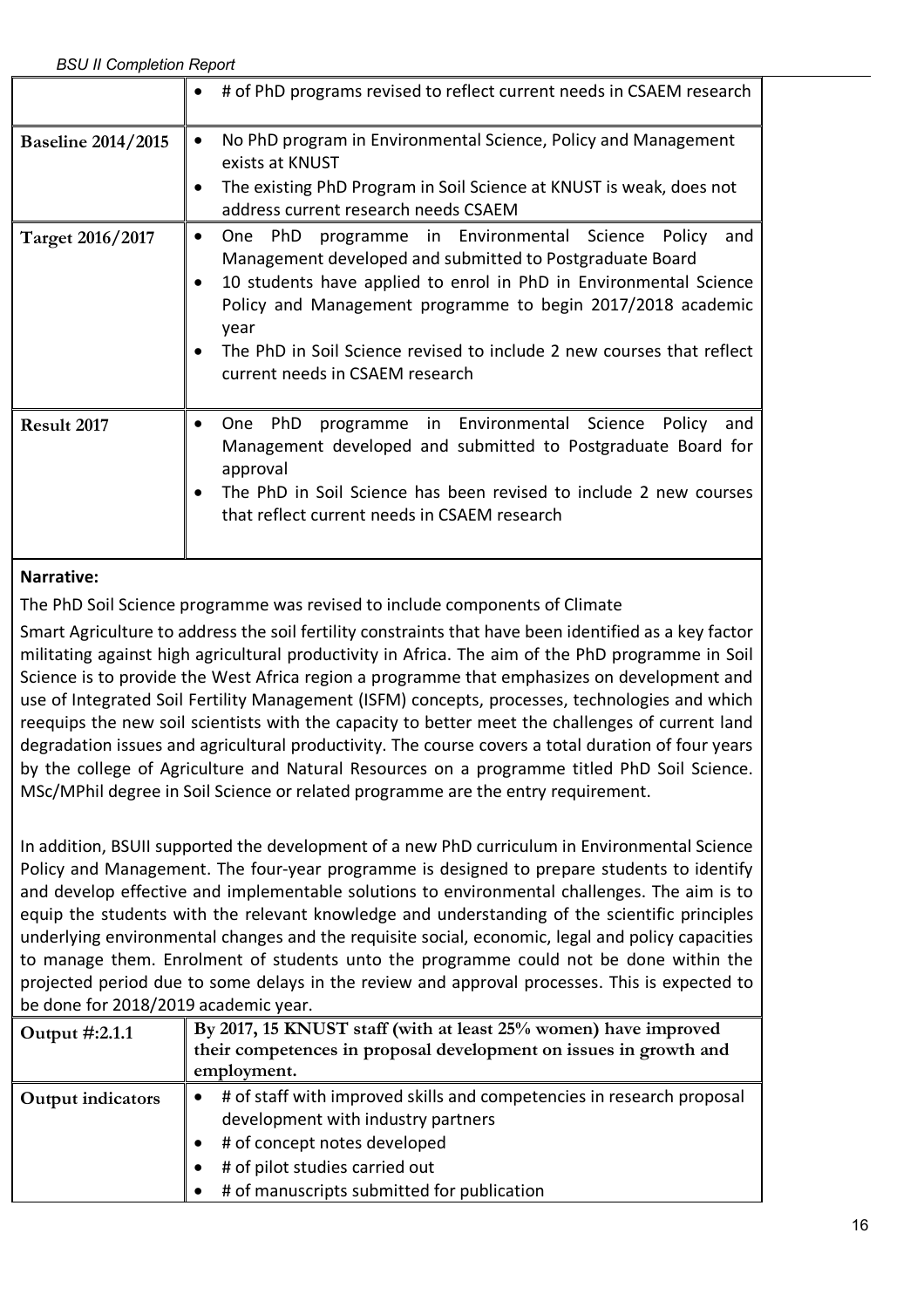|                           | # proposals for external funding submitted                                                                                                               |
|---------------------------|----------------------------------------------------------------------------------------------------------------------------------------------------------|
| <b>Baseline 2014/2015</b> | No formal training workshops on proposal development with industry<br>$\bullet$<br>partners organized at KNUST                                           |
|                           | No concept note jointly developed by KNUST and industry                                                                                                  |
|                           | No pilot studies jointly carried out by KNUST and Industry                                                                                               |
|                           | No proposals jointly developed by KNUST and Industry partners for<br>external funding                                                                    |
| Target 2016/2017          | Two workshops on proposal development organized to train KNUST<br>٠<br>and Industry staff                                                                |
|                           | 20 KNUST and Industry staff (with 25% women) have skills in proposal<br>development                                                                      |
|                           | 3 concept notes developed                                                                                                                                |
|                           | 1 pilot study jointly carried out                                                                                                                        |
|                           | 2 manuscripts developed for peer review publication                                                                                                      |
|                           | 1 proposal jointly developed by KNUST and Industry partners for<br>external funding                                                                      |
| Result 2017               | Two workshops on proposal development organized to train KNUST<br>$\bullet$<br>and Industry staff                                                        |
|                           | 41 KNUST staff and postgraduate students (with 20% women) as well<br>as industry partners have had their capacity built in joint proposal<br>development |
|                           | 7 concept notes were developed jointly by KNUST researchers and<br>industry partners                                                                     |
|                           | 5 pilot study projects jointly carried out with industry                                                                                                 |
|                           | 7 manuscripts developed with one successful publication in reputable<br>journal                                                                          |
|                           | 1 proposal jointly developed and submitted for external funding by<br>KNUST and Industry partners                                                        |

BSUII through its WP2 activities enhanced the research capacity of KNUST staff through a number of capacity building workshops carefully designed and implemented jointly by North and South partners. Such workshops included stakeholder workshop for needs assessment, research process, specialist short courses on Business Innovations and Entrepreneurship (BIE) and Agricultural Value Chains (AVC), data management and scientific writing. These workshops improved the capacity of at least 30 staff who thereby translated the knowledge gained into the development of research proposals, pilot projects and scientific manuscripts. Seven pilot projects were designed and implemented under the WP2. Some of these pilot projects have directly addressed specific stakeholder needs particularly in the areas of fish farming, honey and bee making, food processing as well as improving efficiency of cook stoves.

| Output #:2.1.2           | By 2017, PhD curriculum developed and approved in 2 faculties for<br>enhanced entrepreneurship teaching and research.                                                  |
|--------------------------|------------------------------------------------------------------------------------------------------------------------------------------------------------------------|
| <b>Output indicators</b> | # of PhD curricula developed and ready for accreditation<br># of students applying to enrol in the PhD programs<br># of industry staff appointed as Adjunct Professors |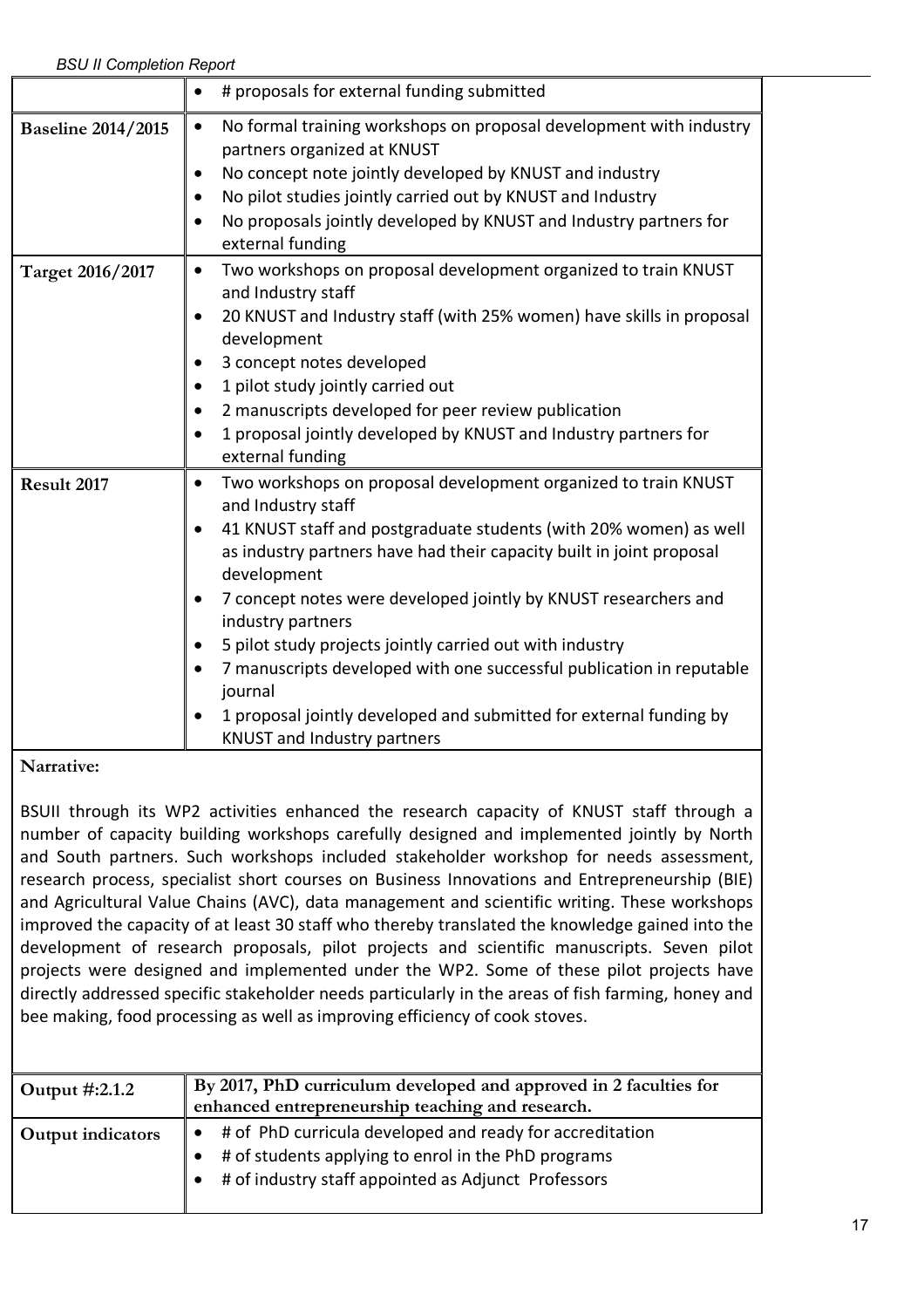| <b>BSU II Completion Report</b> |                                                                                                                                                                                                                                                                                                                                                                                |  |
|---------------------------------|--------------------------------------------------------------------------------------------------------------------------------------------------------------------------------------------------------------------------------------------------------------------------------------------------------------------------------------------------------------------------------|--|
| <b>Baseline 2014/2015</b>       | Industry based stakeholder inputs into PhD curriculum development<br>is less than 10 percent                                                                                                                                                                                                                                                                                   |  |
| Target 2016/2017                | KNUST has PhD program in the Business School and College of<br>$\bullet$<br>Agriculture and Natural Resources with at least 30% industry based<br>inputs<br>10 students have applied to enrol in the PhD programs                                                                                                                                                              |  |
| Result 2017                     | PhD in Business and Management developed and being run at the<br>School of Business. PhD in Agribusiness Management approved and<br>being run under the College of Agriculture and Natural Resources.<br>26% of persons who participated in the development and/or review<br>of both curricula are industry partners.<br>40 students have applied to enrol in the PhD programs |  |

Following initial stakeholders' consultations, it became apparent that the university needed PhD curricula with specific focus on entrepreneurship. BSUII-WP2 therefore worked with the Department of Agricultural Economics, Agribusiness and Extension (CANR) and the School of Business to develop a PhD curriculum with active involvement of industry players. To address the specific stakeholder needs, the team conducted a number of stakeholder workshops to solicit for views and suggestions. The curriculum was therefore modelled to suit exactly what stakeholders require.

The PhD Agribusiness Management is designed to equip students with analytical business skills that fulfil the unique demands of the agribusiness industry. Following approval by Academic Board, the programme was advertised to the general public and commenced from September 2016. Five students are currently enrolled on the programme. The PhD programme in Business and Management is designed to train high calibre staff for private and Technical Universities across the country. Following approval by academic board, the program was advertised for the first batch of PhD students to start from October, 2016. Forty (40) students have been enrolled on the programme and are at different levels of completion.

| Output #:2.1.3            | Academia-Industry linkage established at KNUST                                                                                                                                                                                                         |
|---------------------------|--------------------------------------------------------------------------------------------------------------------------------------------------------------------------------------------------------------------------------------------------------|
| Output indicators         | # of Academia-Industry database developed and pretested<br># of Industry representatives serving on Academia-Industry Linkage<br><b>Advisory Board</b>                                                                                                 |
| <b>Baseline 2014/2015</b> | No active industry representation on Advisory Board<br>٠<br>No Academia-Industry database<br>No staff with skills in Academia-Industry database administration                                                                                         |
| Target 2016/2017          | 1 Academia-Industry database developed and pretested<br>2 Industry representatives serve on Advisory Board<br>1 staff has completed hands-on training and in place as database<br>administrator<br>10 staff skilled in using the database<br>$\bullet$ |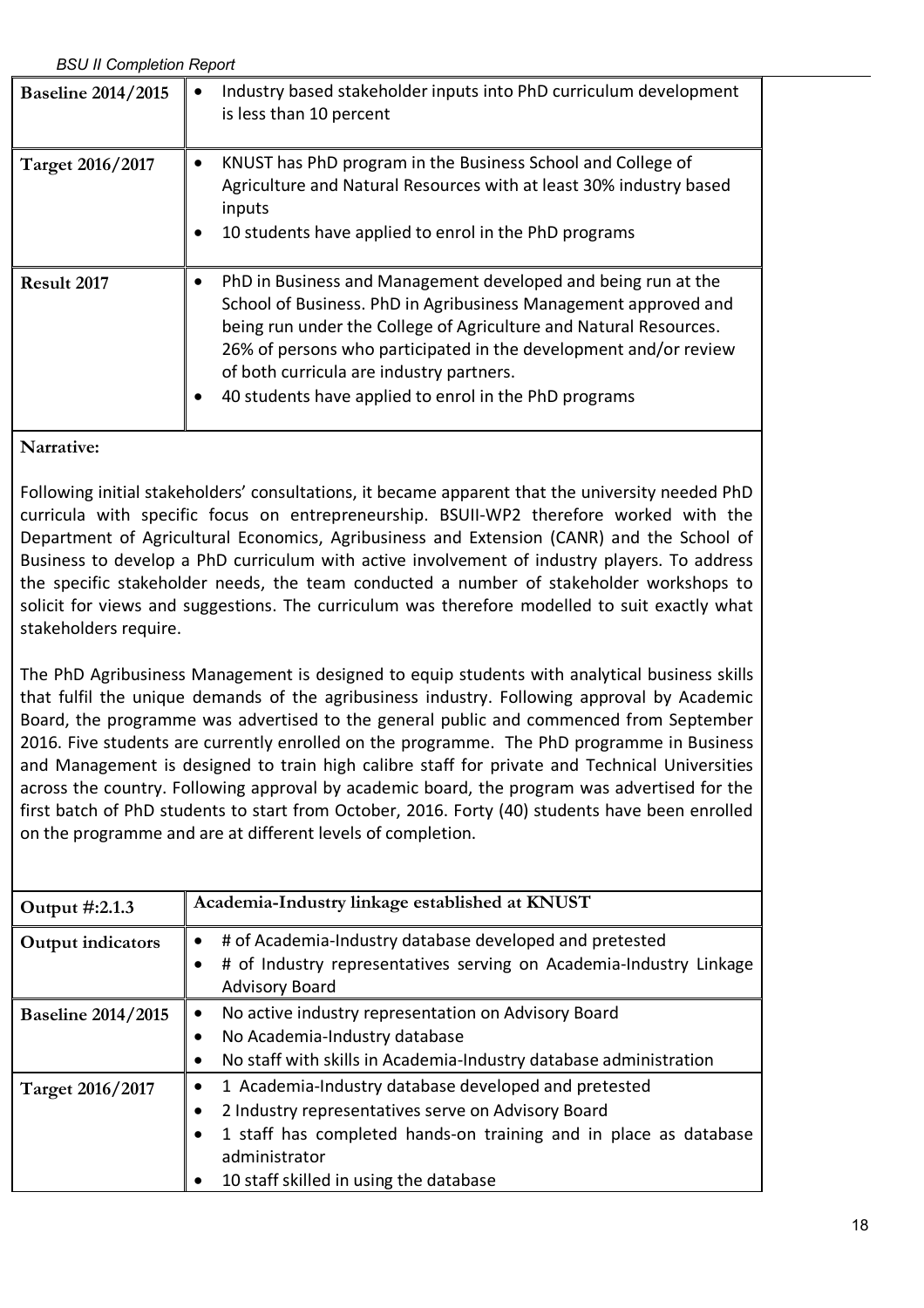| Result 2017 | 1 Academia-Industry database has been developed and currently in   <br>use by academia-industry partners                    |
|-------------|-----------------------------------------------------------------------------------------------------------------------------|
|             | 2 Industry representatives serve on Advisory Board (1 alumni<br>president member and one industry rep serving on the board) |
|             | 1 staff of the School of Business has been trained and assigned as the<br>administrator of the AI database                  |
|             | 60 staff members have been trained in the use of the database                                                               |

### **Narrative:**

With the support of BSUII, KNUST has developed an Academia-Industry (AI) Database aimed at advancing KNUST's strategic choice and intent to become highly responsive toward broader societal needs and the recognition of the need to directly engage with external stakeholders through university industry linkages. KNUST believes that innovative approaches, linking the university to a broader range of stakeholders enable it to be more effective in its three-fold mission of teaching, research and societal engagement. The AI platform provides avenues for interaction and collaboration among KNUST researchers, industry partners, students, alumni and donor agencies.

The platform was officially launched at a stakeholders' conference which was well attended by academia, industry partners and other institutions. Four members of the AI database team also had the opportunity to visit the Aalborg University to learn about its success in academiaindustry collaborations. The knowledge acquired is being utilised to improve upon the KNUST AI platform. To ensure institutionalization and facilitation of AI initiatives, an office space has been created at the School of Business (KSB) with an Administrator in charge of the office. The platform can be accessed on the KNUST website via https://pu.knust.edu.gh/kaid/default/index/login.

| Output #:3.1.1            | 1 more staff at CHS is upgrading to PhD level and conducting high<br>quality research and generating new knowledge for teaching at<br>undergraduate level  |
|---------------------------|------------------------------------------------------------------------------------------------------------------------------------------------------------|
| Output indicators         | # of staff registered for PhD study from CHS<br># of Progress academic reports submitted                                                                   |
| <b>Baseline 2014/2015</b> | 1 staff registered for PhD study from CHS supported by BSUII                                                                                               |
| <b>Target 2016/2017</b>   | 1 staff registered for PhD study from CHS<br>2 biannual PhD academic reports submitted to CHS by the student                                               |
| Result 2017               | 1 staff registered for PhD study from the School of Public Health (CHS)<br>2 biannual PhD academic reports has been submitted to CHS by the<br>PhD student |

### **Narrative:**

BSUII provided full scholarship to one staff member of the School of Public Health to undertake PhD in the area of Hand Hygiene and Sanitation. The PhD candidate, Emmanuel Appiah-Brempong had the opportunity to travel to Denmark for a six-month study in selected Denmark institutions. The PhD thesis is being supervised by Prof. Muriel Harris and Dr. Samuel Newton of KNUST and Prof. Gabriel Gulis of the University of Southern Denmark. Emmanuel Appiah Brempong is expected to complete his PhD program by November 2018.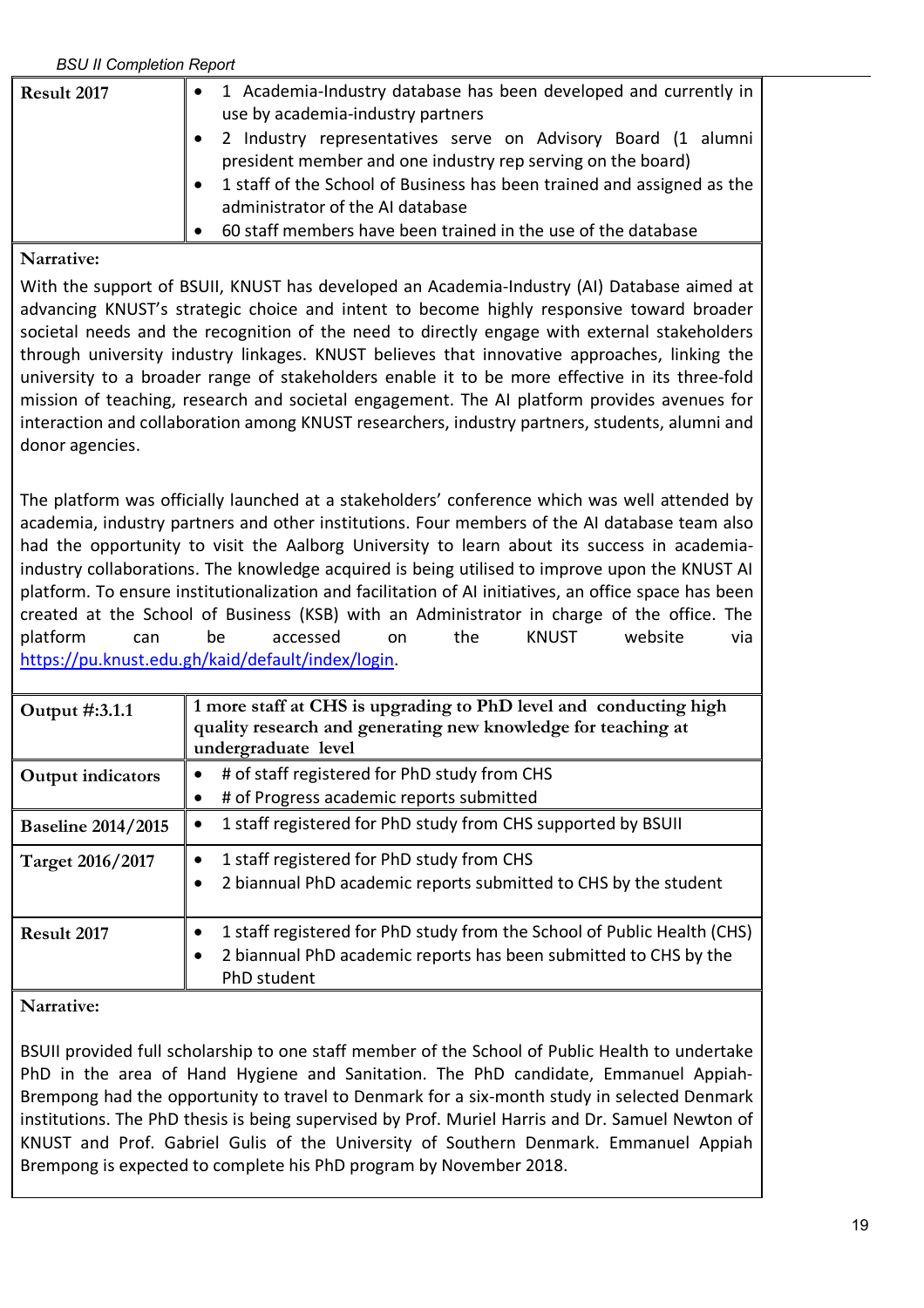| Output #:3.1.2            | By 2017, KNUST staff are actively involved in the joint preparation of<br>HDS research problem identification, designing pilot studies, proposal<br>development, scientific writing and communication of research results<br>to non-academic stakeholders                                                                                                                                                                                  |
|---------------------------|--------------------------------------------------------------------------------------------------------------------------------------------------------------------------------------------------------------------------------------------------------------------------------------------------------------------------------------------------------------------------------------------------------------------------------------------|
| <b>Output indicators</b>  | # of research concepts notes on HDS<br># of proposals jointly developed from the concepts notes submitted<br>to external funding agencies<br># of staff that participate in entire training program on research<br>processes (research problem identification, design in pilot studies,<br>proposal development, and scientific writing, communication of<br>research results to non-academic stakeholders)                                |
| <b>Baseline 2014/2015</b> | 5 KNUST staff have completed training in the entire research process<br>4 research concept notes prepared<br>3 HDS research proposals from KNUST submitted for external funding                                                                                                                                                                                                                                                            |
| Target 2016/2017          | 15 KNUST staff adequately skilled and actively involved in HDS<br>$\bullet$<br>proposal development<br>5 research concept notes developed on drug resistance;<br>maternal<br>and child health; and water and sanitation interventions<br>additional KNUST HDS<br>research proposals in e.g.,<br>drug<br>2<br>maternal and child health; water and sanitation)<br>resistance;<br>interventions developed and submitted for external funding |
| Result 2017               | 40 staff and postgraduate students have received training<br>on<br>research process and are actively involved in HDS research<br>5 research concept notes developed on antibiotic and drug<br>resistance; maternal and child health; and water and sanitation<br>6 HDS research proposals developed and submitted to FFU with one<br>being considered for the phase two.                                                                   |

### **Narrative:**

Through the Work Package on Health Delivery Systems (HDS), KNUST staff and postgraduate students (mainly from the College of Health Sciences) improved their knowledge and skills by participating in a series of workshops jointly facilitated by experienced resource persons from KNUST and Danish partner universities. As in WP1 and WP2, a learning by doing approach was adopted to strengthen faculty members' ability to conduct quality research. A core team of about 30 researchers has been taken through courses on such areas as research methodology, data management and scientific writing, specialist short courses on antibiotic and drug resistance, maternal and child health as well as water and sanitation.

Following these courses, several research proposals were developed by staff out of which five were funded as pilot projects under the BSUII. More significantly, members of the five pilot projects improved their ability to write research proposals for external funding and indeed submitted five proposals to the FFU. One application became successful at the concept note assessment stage and is currently under review as a full proposal. The group also produced at least five manuscripts from their pilot projects which are at various stages of submission to reputable journals for publication.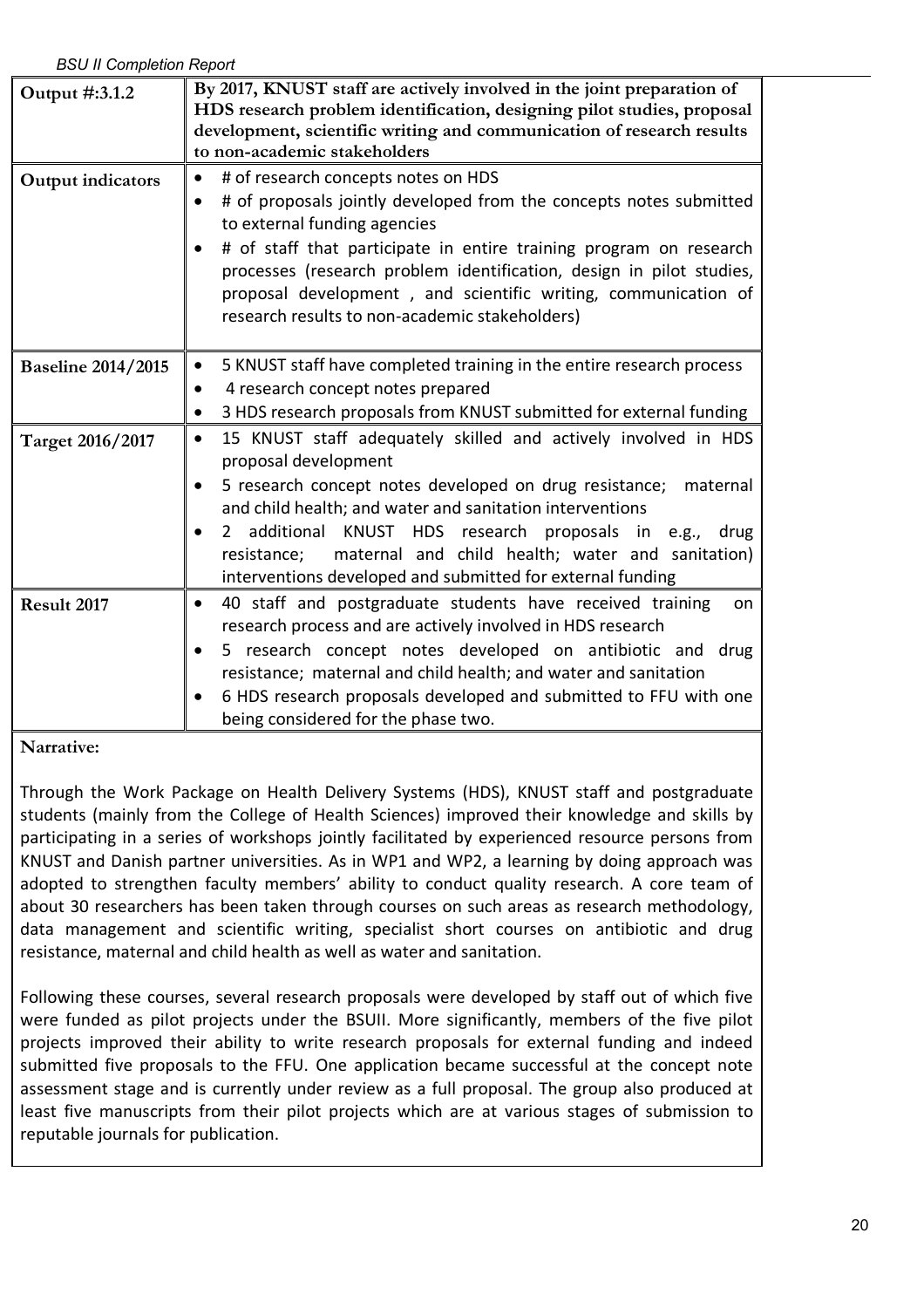| <b>BSU II Completion Report</b> |                                                                                                                                                                                                                                                                                                                                                                                                         |  |
|---------------------------------|---------------------------------------------------------------------------------------------------------------------------------------------------------------------------------------------------------------------------------------------------------------------------------------------------------------------------------------------------------------------------------------------------------|--|
| Output #:4.1.1                  | Highly transparent, upgraded grant management system installed<br>and in operation at OGR and CoHS and new systems in place in 2<br>additional Colleges (CANR and CoE)                                                                                                                                                                                                                                  |  |
| Output indicators               | # of software packages for grant administration and financial<br>$\bullet$<br>management accessible to the designated Units (OGR and three<br>Colleges)                                                                                                                                                                                                                                                 |  |
|                                 | # of staff accessing grant administration and financial management<br>services                                                                                                                                                                                                                                                                                                                          |  |
|                                 | # of staff satisfied with the grant administration and financial<br>management services provided by the Units                                                                                                                                                                                                                                                                                           |  |
|                                 | # of staff able to independently use grant management software<br>packages                                                                                                                                                                                                                                                                                                                              |  |
| <b>Baseline 2014/2015</b>       | No standard Grant administration and financial management software<br>$\bullet$<br>packages in use                                                                                                                                                                                                                                                                                                      |  |
|                                 | One sufficiently trained staff in grant administration and financial<br>management                                                                                                                                                                                                                                                                                                                      |  |
|                                 | No staff confidently access grant administration and financial<br>management services from established offices                                                                                                                                                                                                                                                                                          |  |
| Target 2016/2017                | 1 Central and 3 College offices equipped with software and<br>$\bullet$<br>operational<br>14 admin, 14 accountants, 40 researchers able to perform grant<br>management properly<br>Over 100 researchers access grant administration and financial<br>management services from the Units annually                                                                                                        |  |
| Result 2017                     | 1 Central (OGR) and 6 College offices fully equipped with logistics to<br>provide research administration support<br>14 research administrators, 24 accountants and 56 researchers have<br>improved knowledge and skills in grant management activities.<br>Over 40 staff members access grant administration and financial<br>management services monthly from OGR and the College Research<br>Offices |  |

The establishment of College Research Offices was one of the activities planned under the Grant Component of BSU II Work Package 4 to improve grants management at KNUST. This was in tandem with the University's plan of establishing the central Office of Grants and Research (OGR) and similar offices in the Colleges for the purposes of coordination, monitoring and supporting research and grant related activities at KNUST. The Office of Grants and Research worked together with Provosts of the various Colleges to identify office space for the College Research Offices (CROs). Building on an existing CRO at the College of Engineering, five additional CROs have been established through the BSUII project. All the six College CROs have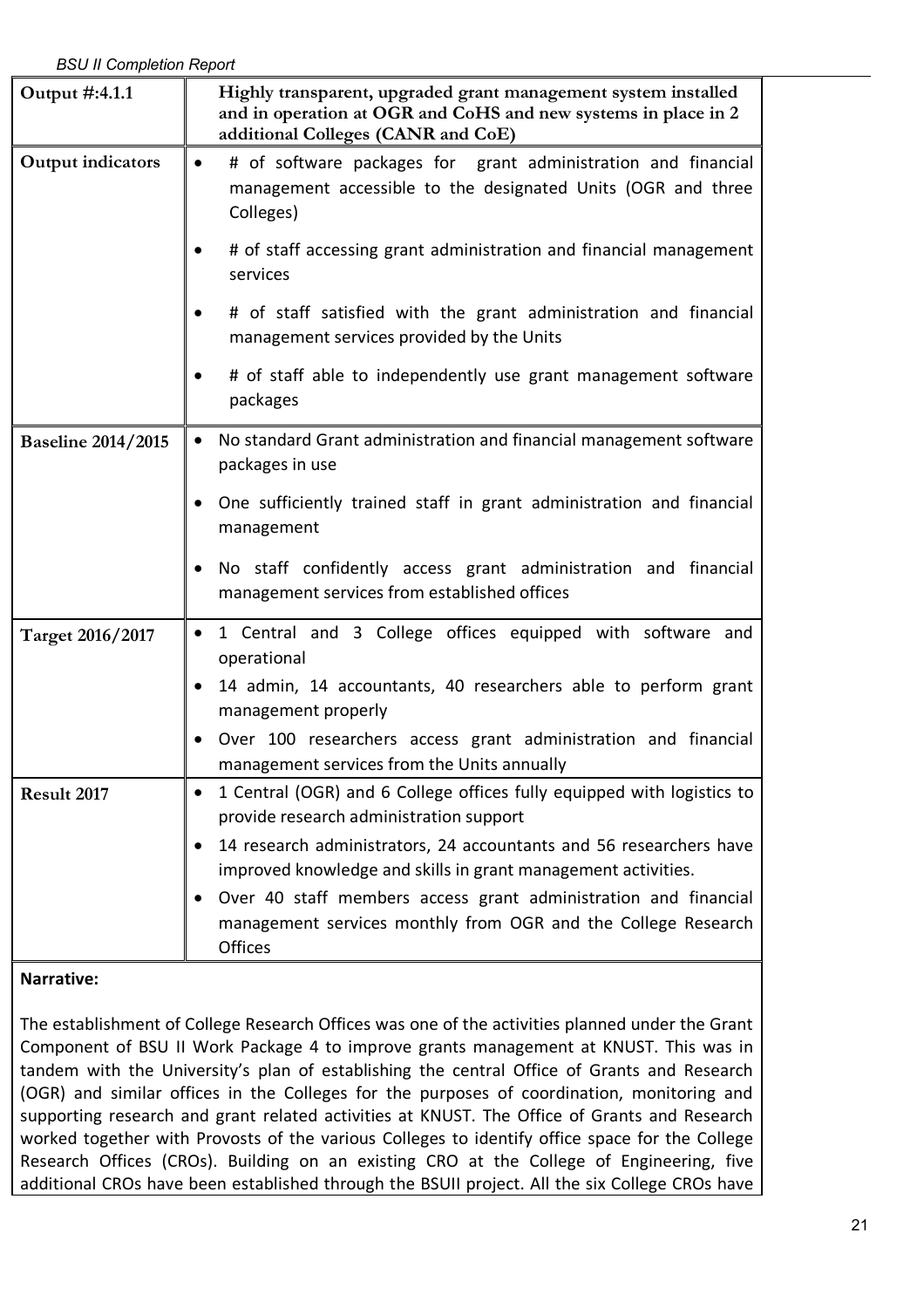been provided with items including desktop computers, UPS, laptops, printers, projectors, different kinds of office stationery as an initial support to make the offices functional. The CROs are to provide research administration and project management support services to research and project activities in the colleges. The Research Administrators are to work with researchers, accountants and other staff in the Colleges to develop proposals and manage the resultant grants, collate information on research and grant activities, and provide other research related support services at the Colleges.

A key focus of the grants management component was to equip staff with the requisite skills and knowledge on research administration. Being a relatively new area in the university, few staff had adequate knowledge on research administration and the effective management of grants. In view of this, BSUII in collaboration with the Office of Grants and Research (OGR) conducted a number of capacity building workshops for researchers, project administrators and accounting staff. At least 10 research administrators, 20 accounting staff and 50 researchers have improved their knowledge and skill in research/ grants management. Topics considered during these workshops included introduction to project management, grants management cycle, best practices in grants management, administrative and financial requirements and considerations for the pre-award, award, post award and close-out stages of an externally funded research project. External and internal resource persons who have adequate knowledge and experience in grants management were engaged during these workshops.

As part of knowledge sharing activities, BSUII provided the opportunity for South-North and South-South exchange programs. A five-member team from KNUST embarked on a study visit staff to Aalborg University, Denmark (AAU) to learn about the systems and structures that support grants/ research administration at AAU, interact with grants management staff for knowledge sharing. KNUST also hosted the Kathmandu University of Nepal (KU) as part of a South-South knowledge sharing collaboration. The team explored knowledge sharing opportunities in the areas of grants administration and project management (pre-award, award and post award), financial management and resource allocation, human resource management, library functions and support systems, and the general environment for conducting research at KNUST. Through this initiative, two KNUST staff were also invited to visit Kathmandu University to exchange ideas on similar topics. KNUST also hosted a five-member team from the Gulu University of Uganda as part of the South-South collaboration programme under WP4.

| Output #:4.2.1            | By 2017, increased numbers of Central Library users have easy access<br>to research publications and high impact journals |
|---------------------------|---------------------------------------------------------------------------------------------------------------------------|
| Output indicators         | # of online databases with high impact journals and research                                                              |
|                           | publications accessible to library users                                                                                  |
|                           | # of available access points within the Research Commons                                                                  |
| <b>Baseline 2014/2015</b> | 15 online databases with high impact journals and research                                                                |
|                           | publications accessible to library users                                                                                  |
|                           | 25 available access points within the Research Commons                                                                    |
| Target 2016/2017          | 50% increase in number of online databases with high impact journals                                                      |
|                           | and research publications accessible to library users                                                                     |
|                           | 100 available access points within the Research Commons                                                                   |
| Result 2017               | 50 online databases with research publications across all disciplines                                                     |
|                           | accessible to library users                                                                                               |
|                           | 100 available access points at the Research Commons providing access                                                      |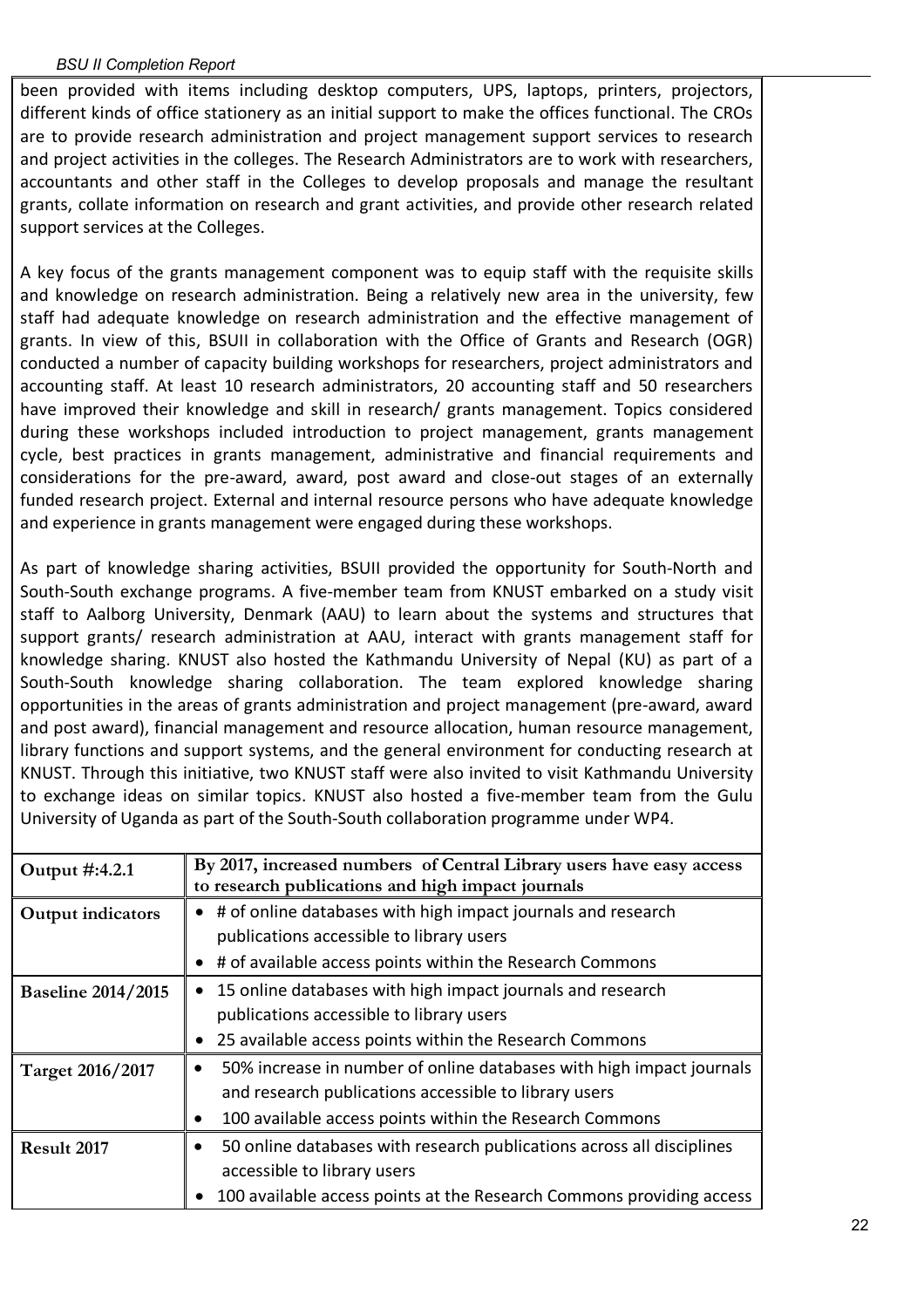| to academic databases, quiet and discussion zones, training facilities |
|------------------------------------------------------------------------|
| as well as audio and video conference facilities to enhance            |
| international research collaboration                                   |

One of the most important achievements of BSUII under the library is the refurbishment of the research commons at the KNUST Central Library. The Research Commons (RC) was reopened in May 2016 following the support provided by BSUII for refurbishment. The RC provides a designate space for faculty members and postgraduate students to meet and access relevant academic materials and online resources. BSUII support included the provision of hard ware and software resources, academic databases, video conferencing set, retooling of discussion zones as well as other online resources for use by researchers.

The Research Commons also provides training for staff and students in the following areas; access to e-resources, information search strategy, plagiarism detection, referencing and citation, presentation skills, critical thinking, reading proficiency, academic writing and preparing for exams. The number of persons accessing the Research Commons had increased by 100 percent by the end of 2016. Activities under this output involving support from Danish resource persons include needs assessment, workshops and training-of-trainers e.g. on search strategies and processes e-librarianship at KNUST and a training visit to the University of Southern Denmark (SDU) by four KNUST staff.

| Output #:4.2.2            | By 2017, KNUST Central Laboratory has SOPs and guidelines<br>operationalized and available for staff and student users                                                                                                               |
|---------------------------|--------------------------------------------------------------------------------------------------------------------------------------------------------------------------------------------------------------------------------------|
| Output indicators         | # of SOPs and protocols in place<br>$\bullet$<br># of laboratory staff skilled in use of laboratory equipment<br># of users trained in use of laboratory equipment                                                                   |
| <b>Baseline 2014/2015</b> | 4 SOPs and protocols in place,<br>1 laboratory staff skilled in use of laboratory equipment<br>No users trained in use of laboratory equipment                                                                                       |
| Target 2016/2017          | 4 additional SOPs and protocols<br>20 more staff skilled in use of laboratory equipment<br>40 users skilled in use of laboratory equipment                                                                                           |
| Result 2017               | 19 SOPs and protocols have been developed and are currently in<br>place at the Central Laboratory<br>30 staff have been trained and are skilled in use of laboratory<br>equipment<br>40 users skilled in use of laboratory equipment |
| <b>Narrative:</b>         |                                                                                                                                                                                                                                      |

Although the KNUST Central Lab is well equipped with state-of-the-art facilities, only few research staff had the knowledge and skill to fully utilize the available facilities for their research works. Under BSUII, a number of training workshops were conducted with the for faculty lab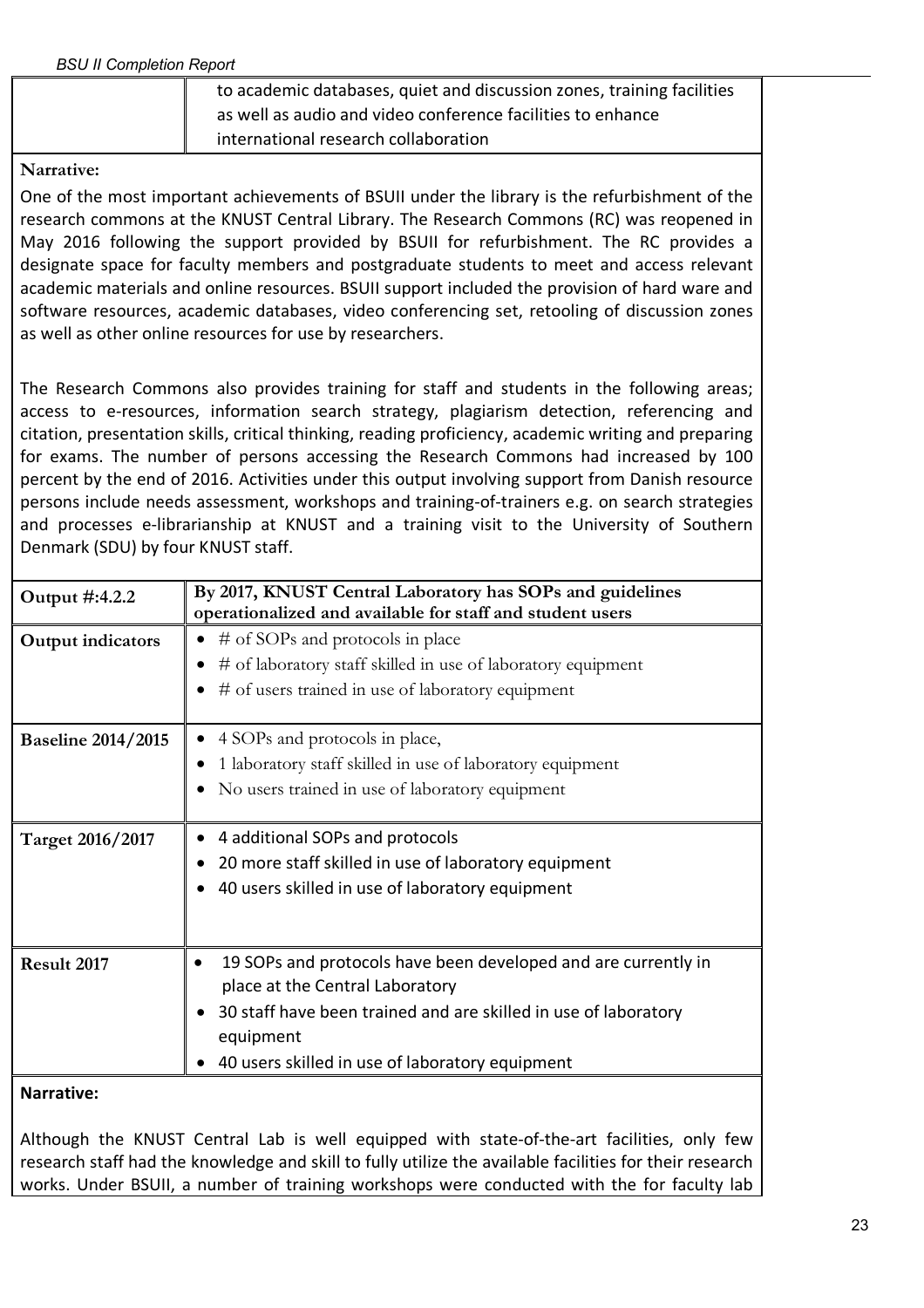managers and technicians with the support of Danish partners as way of ensuring efficiency and effectiveness in use of the lab. The training areas included use and maintenance of Nuclear Magnetic Resonance (NMR) spectrometer, High Performance Liquid Chromatography (HPLC), Atomic Absorption Spectroscopy (AAS) as well as laboratory management practices.

As part of improving the KNUST Central Laboratory activities, BSUII provided support for the development of Standard Operating Procedures (SOPs) which were non-existent at the lab since the facility was newly established. SOPs ensure that results are reproducible and meet set quality standards. It includes safety guidelines for all operations that occur at the laboratory as well as maintenance protocols for all equipment. SOPs developed for the KNUST Central Laboratory include general laboratory safety guidelines, instrument specific protocols as well as routine maintenance protocols.

To enhance efficiency and effectiveness at the Central Lab BSUII provided funds for the purchase of two important equipment for the Central Lab. These are a ductless fume hood and a multifunctional Canon printer. The fume hood is meant to support sample preparation and handling of hazardous chemicals in the laboratory while the multi-purpose printer provides quality printing of research outputs. In addition, BSUII provided support for the development of a website for the KNUST Central Lab to provide visibility and facilitate easy access to the services provided. The Central Lab website can be accessed at https://kcl.knust.edu.gh/.

BSUII also provided opportunity for two lab managers to visit University of Copenhagen, Denmark for training and knowledge sharing on lab management. Among other things, the team received training on basic maintenance and troubleshooting of liquid chromatography-mass spectrometry (LC-MS) and gas chromatography-mass spectrometry (GC-MS) as well as laboratory management practices. The team shared the knowledge gained with other colleagues by conducting similar workshops at KNUST.

| Output #:4.3.1            | Improved skills in PhD research supervision and new PhD research                                                                                                                                            |
|---------------------------|-------------------------------------------------------------------------------------------------------------------------------------------------------------------------------------------------------------|
|                           | and QA approach in use                                                                                                                                                                                      |
| Output indicators         | # of electronic systems in place for tracking PhD supervision and<br>research progress                                                                                                                      |
|                           | Proportion (%) of PhD students understand their responsibilities in<br>the PhD process                                                                                                                      |
|                           | Proportion (%) of PhD supervisors mentored and do appreciate their<br>responsibilities of the PhD process                                                                                                   |
|                           | # of new PhD process guidelines and policies developed (e.g.<br>admission, required courses, thesis preparation, examinations,<br>publication/communication of research results)<br># of guidelines revised |
|                           | # of PhD assessment tools developed                                                                                                                                                                         |
| <b>Baseline 2014/2015</b> | No electronic systems in place for tracking PhD supervision and<br>$\bullet$<br>research progress                                                                                                           |
|                           | 2 per cent of PhD students understand their responsibilities in the PhD<br>process                                                                                                                          |
|                           | 5 per cent of PhD supervisors mentored and do appreciate their<br>responsibilities of the PhD process                                                                                                       |
|                           | 2 PhD process guidelines and policies (admission, required courses,                                                                                                                                         |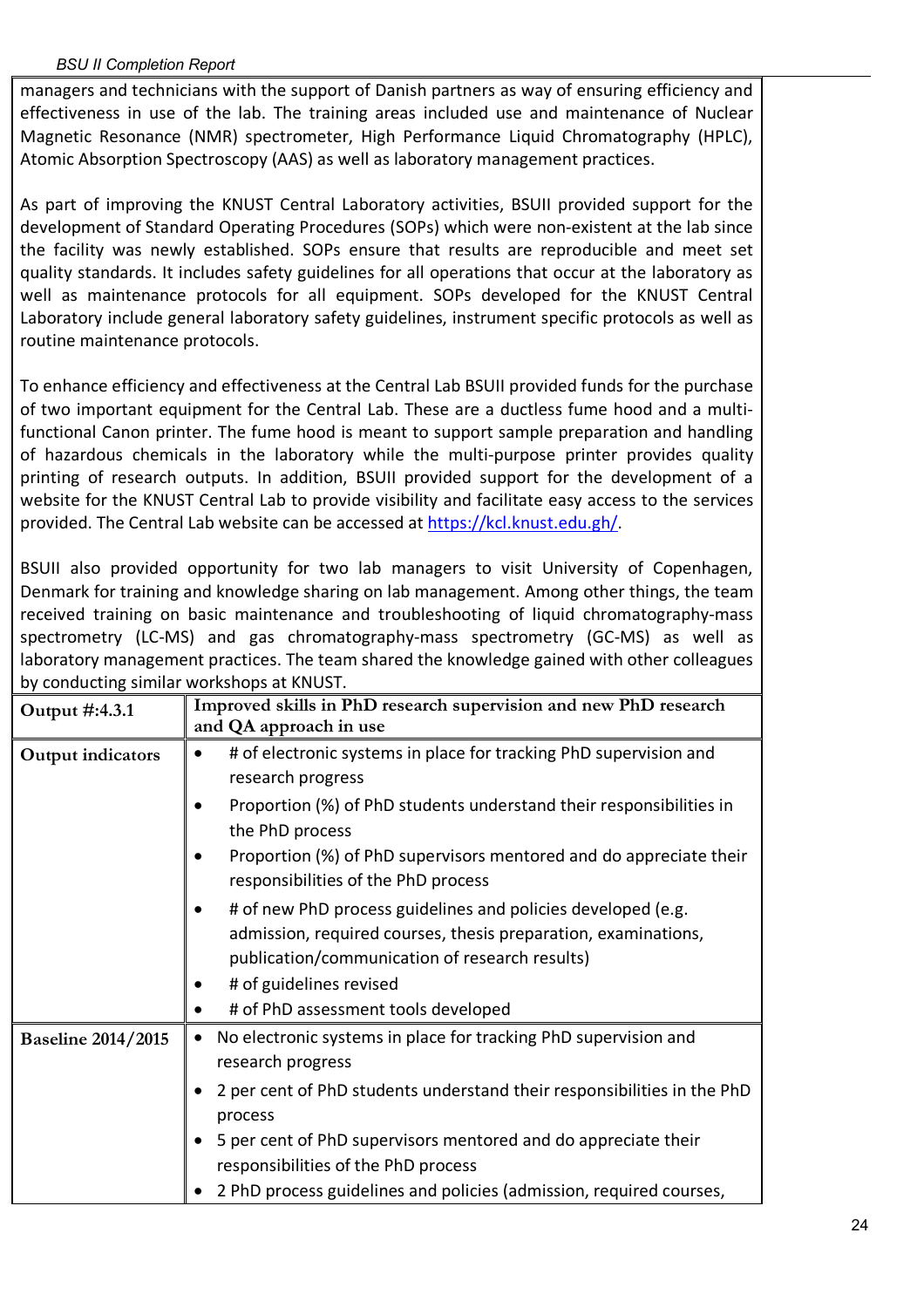|                  | thesis preparation, examinations, publication/communication of<br>research results)<br>Currently 2 types of published PhD guidelines on admission process<br>publication of students research data                                                                                                                                                                                                                                                                                                                                                  |
|------------------|-----------------------------------------------------------------------------------------------------------------------------------------------------------------------------------------------------------------------------------------------------------------------------------------------------------------------------------------------------------------------------------------------------------------------------------------------------------------------------------------------------------------------------------------------------|
| Target 2016/2017 | One functional electronic system in place for tracking PhD supervision<br>and research progress<br>50 per cent of PhD students understand their responsibilities in the<br>PhD process<br>80 per cent of PhD supervisors mentored and do appreciate their<br>responsibilities of the PhD process<br>5 revised PhD process guidelines and policies (admission, required<br>courses, thesis preparation, examinations, publication/communication<br>of research results)<br>4 new PhD guidelines developed<br>1 supervision assessment tool developed |
| Result 2017      | One functional electronic system in place for tracking postgraduate<br>thesis process<br>50 per cent of PhD students understand their responsibilities in the<br>PhD process<br>80 per cent of PhD supervisors mentored and do appreciate their<br>responsibilities of the PhD process<br>5 revised PhD process guidelines and policies (admission, required<br>courses, thesis preparation, examinations, publication/communication<br>of research results)<br>4 new PhD guidelines developed<br>1 supervision assessment tool developed           |

Under BSUII, a number of initiatives were implemented to enhance postgraduate education. These include the review and formulation guidelines and policies for PhD education, development of supervision assessment tools, training of supervisors and development of a thesis tracking system. Other significant initiatives include development of curricula for mandatory PhD courses. Specifically, the task of developing and introducing tools for student self-assessment, supervisor self-assessment, student assessment of supervisor, supervisor assessment of student was supported by a team of resource persons from University of Copenhagen visiting KNUST.

The following documents have been improved or developed with the support of BSUII project:

- Guide for the Preparation and Evaluation of Higher Degree Research Thesis;
- Policy on the Duration of Graduate Programmes;
- Graduate School's Policy on Publication;
- Masters' Programme Upgrade and Conversion Guide; and
- Research Support Fee Guide.
- Plagiarism Guide
- Supervision Guide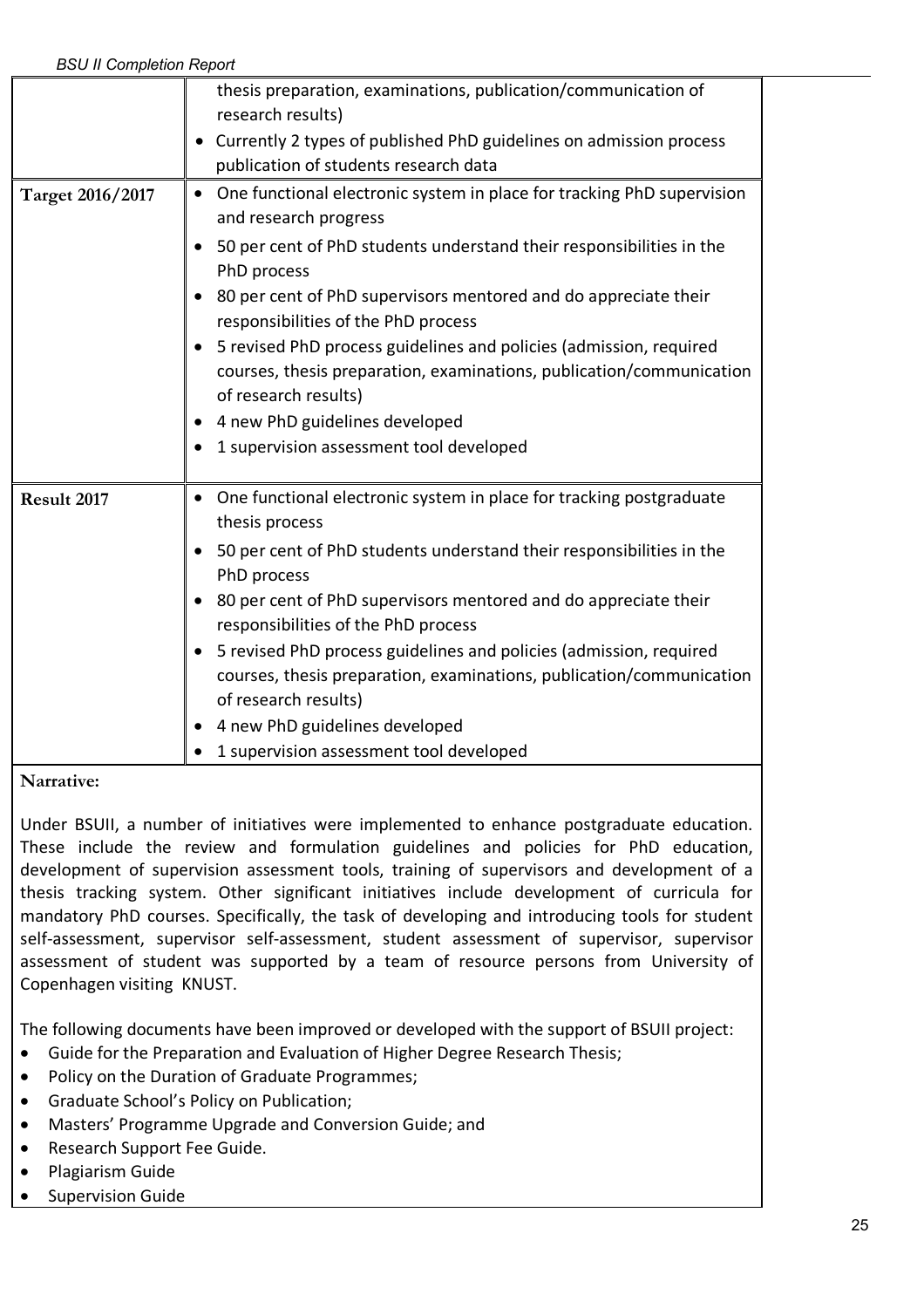- Comprehensive Examination Guide and
- Graduate Students' Handbook

With the exception of the three (namely Guide for the Preparation and Evaluation of Higher Degree Research Thesis, Supervision Guide and the Graduate School's Policy on Publication), all these guidelines have been approved by the Academic Board of KNUST.

| Output #:4.3.2                    | University-wide PhD courses                                                                                                                                                                                                                                                                                                                                                                                                                                                            |
|-----------------------------------|----------------------------------------------------------------------------------------------------------------------------------------------------------------------------------------------------------------------------------------------------------------------------------------------------------------------------------------------------------------------------------------------------------------------------------------------------------------------------------------|
| <b>Output indicators</b>          | # of new PhD courses developed and ready for implementation<br># of new PhD courses successfully conducted and evaluated                                                                                                                                                                                                                                                                                                                                                               |
| <b>Baseline 2014/2015</b>         | No complete university-wide overview of PhD-courses available<br>$\bullet$<br>No university-wide formalized training and training materials on PBL<br>available<br>Sporadic training on quantitative and qualitative methods<br>No formalized training on academic writing for PhD students                                                                                                                                                                                            |
| Target 2016/2017                  | Complete list of PhD-courses available and used as guidance for<br>$\bullet$<br>choosing mandatory courses<br>One formal training course on PBL approaches operational and ready<br>for implementation by KNUST faculty as a university-wide, generic<br>course<br>One formal PhD-course on quantitative and qualitative research<br>methods operational and implemented by KNUST faculty<br>One formal PhD-course on academic writing operational and<br>implemented by KNUST faculty |
| Result 2017<br>$N$ <i>amativo</i> | Complete list of 6 new PhD courses have been completed<br>٠<br>One formal training course on PBL approaches operational and ready<br>for implementation by KNUST faculty as a university-wide, generic<br>course<br>One formal PhD-course on quantitative and qualitative research<br>methods operational and implemented by KNUST faculty<br>One formal PhD-course on academic writing operational and<br>implemented by KNUST faculty                                                |

**Narrative:**

With support from BSUII, a committee of experts as constituted to develop a list of mandatory courses that will be taken by all PhD students of KNUST as a way of ensuring quality and uniformity in the PhD education process. The team came up with six courses namely; Quantitative Research Methodology, Qualitative Research Methodology, Scientific/Academic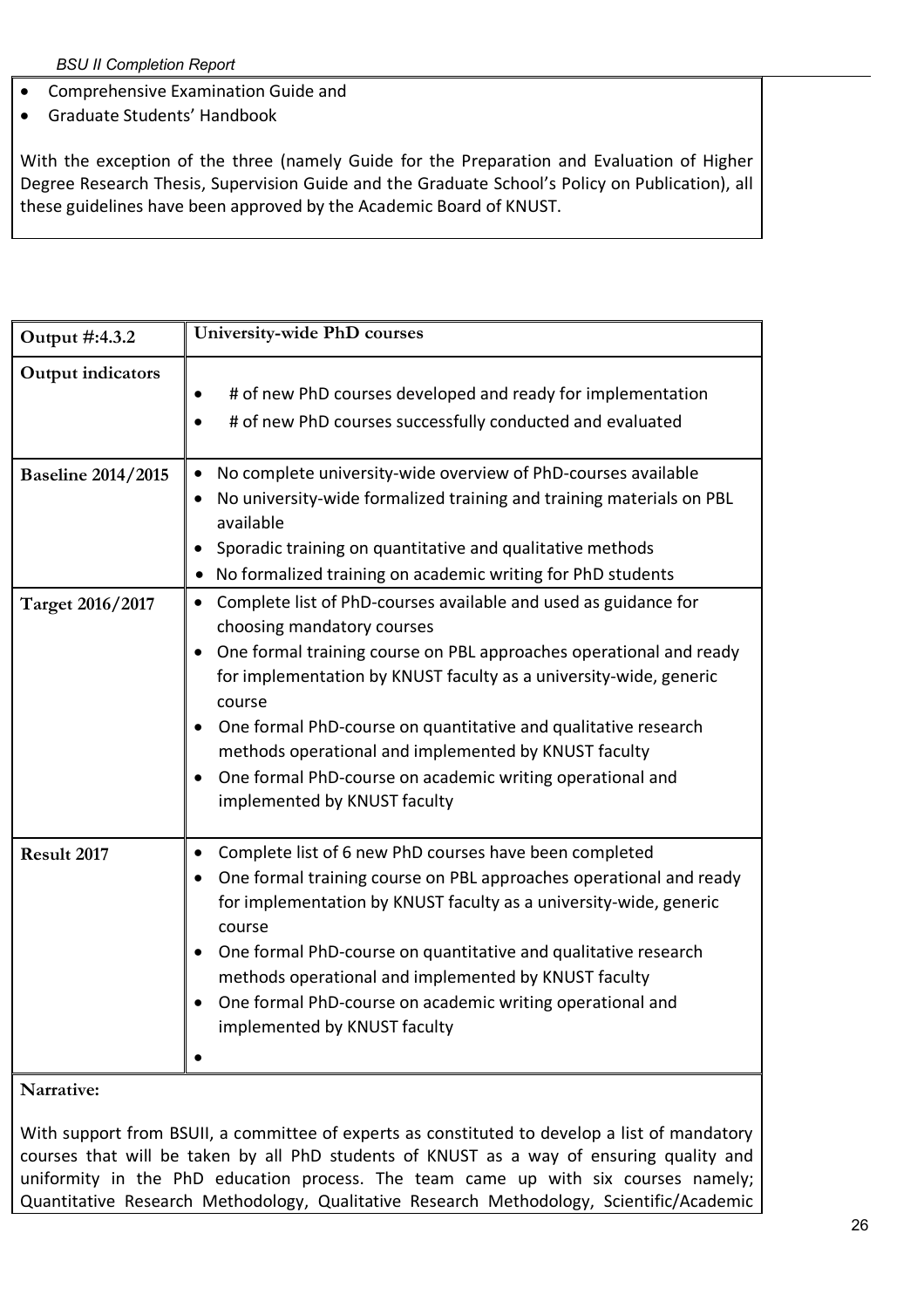Writing, Problem-based Learning, Responsible Conduct of Research, and Networking and Collaborative Research. The draft curricula for all the courses have been developed and pretested with selected PhD students and faculty members. Inputs and comments were used to modify the curricula to reflect current needs. The draft curricula have been presented to the Graduate School Board for review and approval. The approval process could not be completed under BSUII but follow up activities will carried out under BSUIII to ensure their implementation and the full realization of the stated objectives.

| <b>Project administration</b>                                                         |                                                                                                                                                                                                                                                                                                                                                                                                                                                                                                                    |  |
|---------------------------------------------------------------------------------------|--------------------------------------------------------------------------------------------------------------------------------------------------------------------------------------------------------------------------------------------------------------------------------------------------------------------------------------------------------------------------------------------------------------------------------------------------------------------------------------------------------------------|--|
| Substantive changes in the project (content and/or persons) - if any                  |                                                                                                                                                                                                                                                                                                                                                                                                                                                                                                                    |  |
| Specify and explain the<br>changes that have been<br>identified and agreed to.        | The KNUST-DA management structure made up of two Coordinators from<br>KNUST and the Danish Consortium and Work Package (WP) Leaders<br>existed throughout the project period. However, the KNUST WP1 Leader<br>(Prof. Kwasi Obiri-Danso) was appointed as Vice Chancellor of KNUST and<br>hence, was subsequently replaced by Dr. Patrick Addo-Fordjour who was<br>part of the WP1 leadership from the beginning of the project. Remaining<br>WP1 activities were successfully implemented without any challenges. |  |
|                                                                                       | BSUII also witnessed a change in project manager towards the end of the<br>project as Ms Nadia Tagoe embarked on a study leave in March 2017.<br>Hannah Adom Eyison (Mrs.) took up her role/ responsibilities until the end<br>of the project.                                                                                                                                                                                                                                                                     |  |
| Date of approval from<br>DFC (if required according<br>to the General<br>Conditions). |                                                                                                                                                                                                                                                                                                                                                                                                                                                                                                                    |  |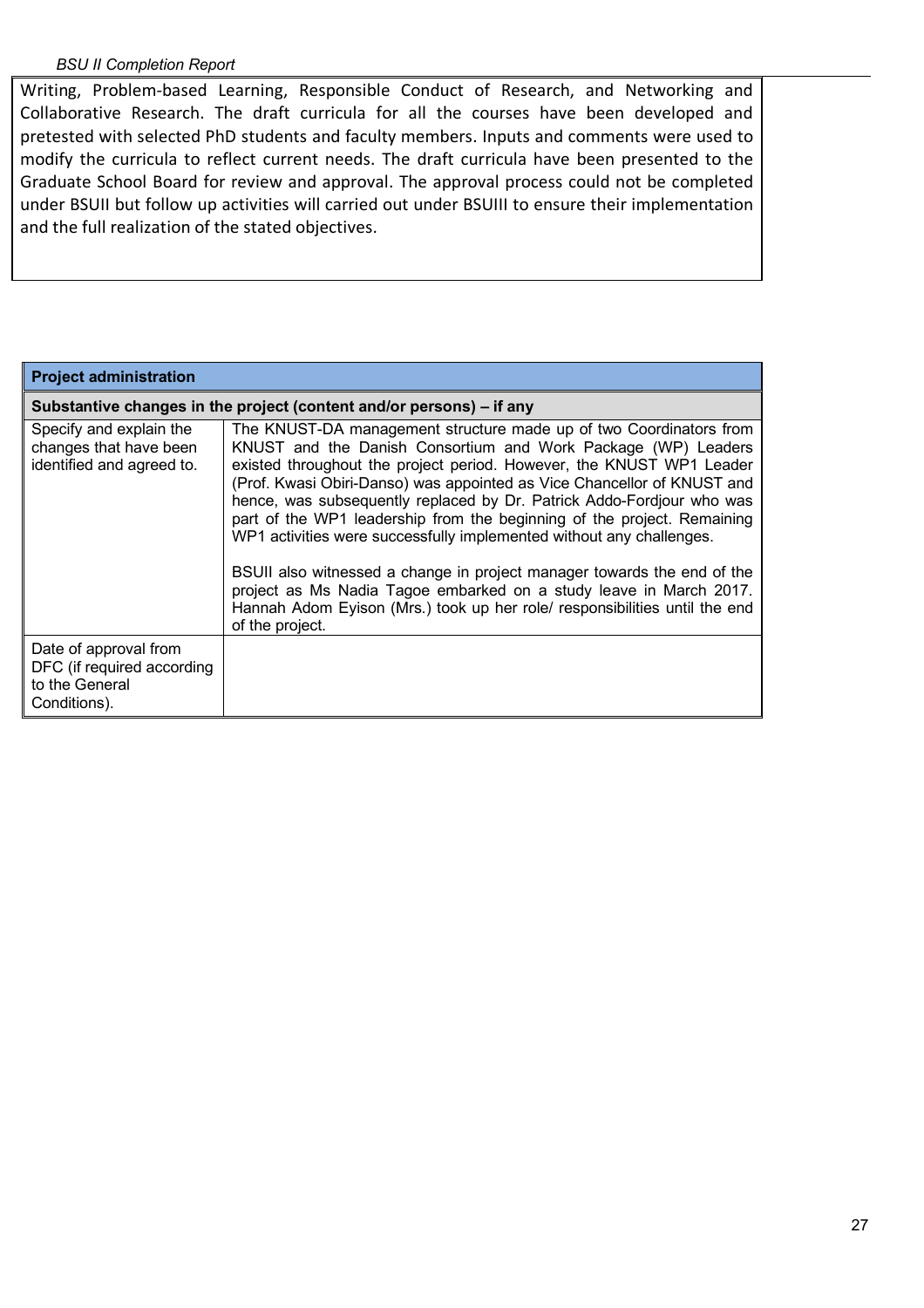The project coordinator, the head of responsible institution, and the Danish consortium anchor herewith confirm that the information given in the completion report is correct:

Project Coordinator:

Date: 30 March 2018: Printed name: ROBERT CLEMENT ABAIDOO,  $(PhD)$ Signature:

Head of responsible institution:

Date: 30 March 2018: Printed name: KWASI OBIRI-DANSO, (PhD) Signature:

Danish Consortium anchor:

Ø.

Date: 30 March 2018: Printed name: PETER FURU Signature: